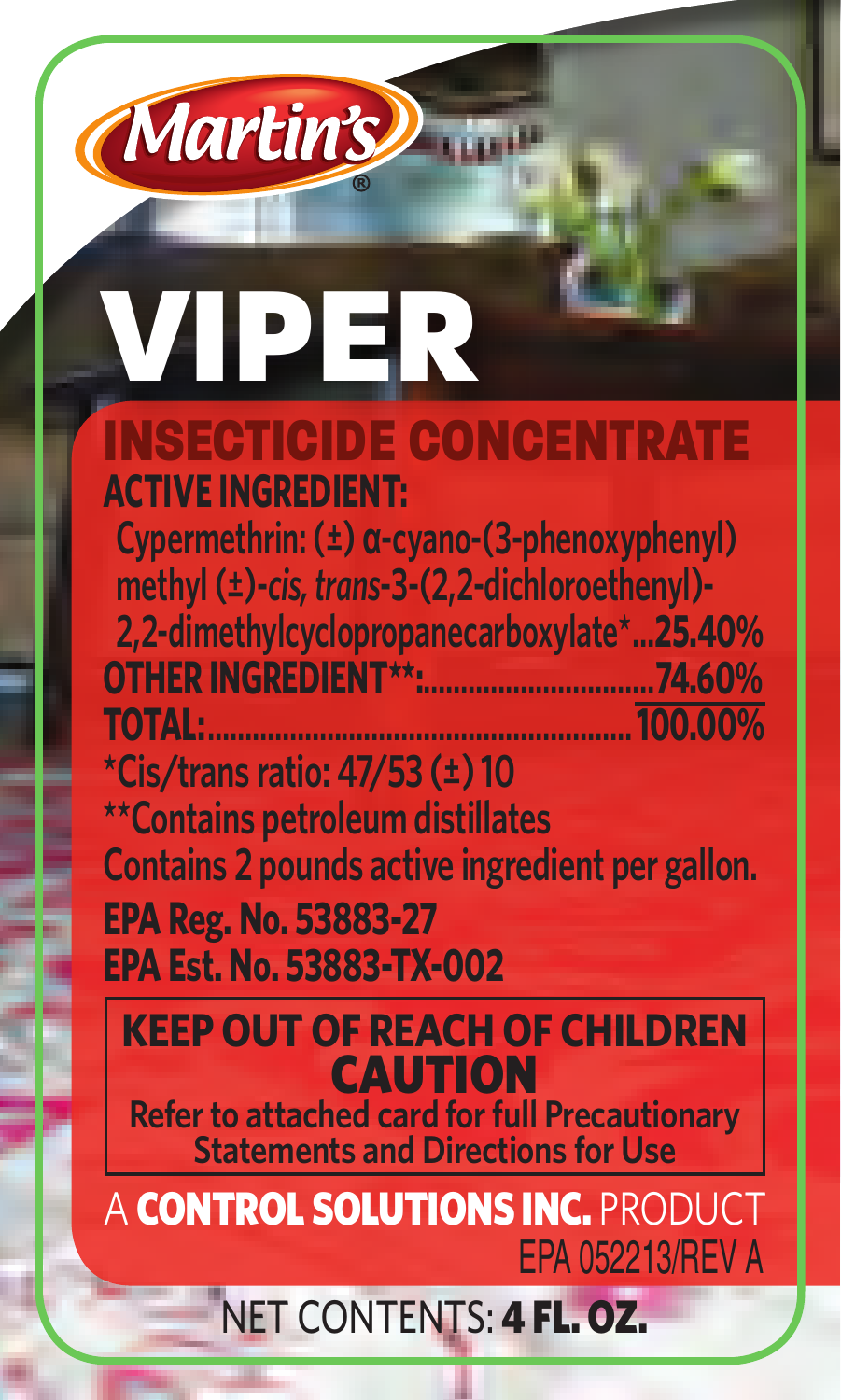## *Martin's* VIPER

INSECTICIDE CONCENTRATE **ACTIVE INGREDIENT:**

 **Cypermethrin: (±) α-cyano-(3-phenoxyphenyl) methyl (±)-***cis, trans***-3-(2,2-dichloroethenyl)- 2,2-dimethylcyclopropanecarboxylate\* ...........25.40% OTHER INGREDIENT\*\*: .......................................74.60%**

**\*Cis/trans ratio: 47/53 (±) 10 \*\*Contains petroleum distillates Contains 2 pounds active ingredient per gallon.**

## NET CONTENTS: 1 FL. OZ.

**KEEP OUT OF REACH OF CHILDREN CAUTION Refer to attached card for full Precautionary Statements and Directions for Use**

**EPA Reg. No. 53883-27 EPA Est. No. 53883-TX-002**

**Control Solutions, Inc. 5903 Genoa-Red Bluff Pasadena, TX 77507-1041**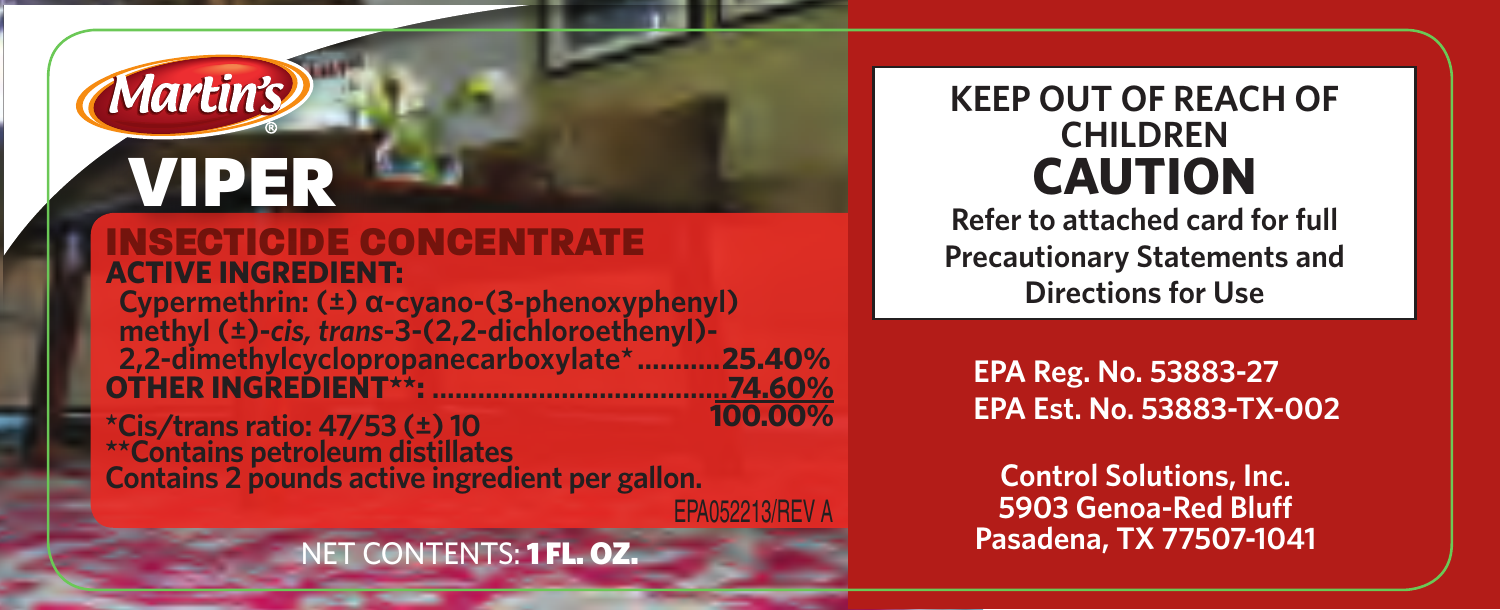

**CONTROLS:** 

ે. ક Ants Cockroaches

**Spiders** 

 $\bullet$ **Ticks**  **ANTINA** 

# **VIPER**

## **INSECTICIDE CONCENTRATE**

- Provides Effective Insect Control
- Use Areas: Houses, Warehouses, Industrial Buildings, Apartment Buildings & Other Sites Listed

### **ACTIVE INGREDIENT:**

Cypermethrin:  $(\pm)$   $\alpha$ -cyano-(3-phenoxyphenyl) methyl (±)-cis. trans-3-(2.2-dichloroethenyl)-2,2-dimethylcyclopropanecarboxylate\*unnm25.40% **OTHER INGREDIENTS**

\*Cis/trans ratio:  $47/53$  ( $\pm$ ) 10 \*\*Contains petroleum distillates Contains 2 pounds active ingredient per gallon.

EPA Reg. No. 53883-27 EPA Est. No. 53883-TX-002

**Statments and Directions for Use KEEP OUT OF REACH OF CHILDREN**<br> **CAUTION**<br> **Refer to inside of booklet for full Precautionary** 

A CONTROL SOLUTIONS INC. PRODUCT

NET CONTENTS: 1 PINT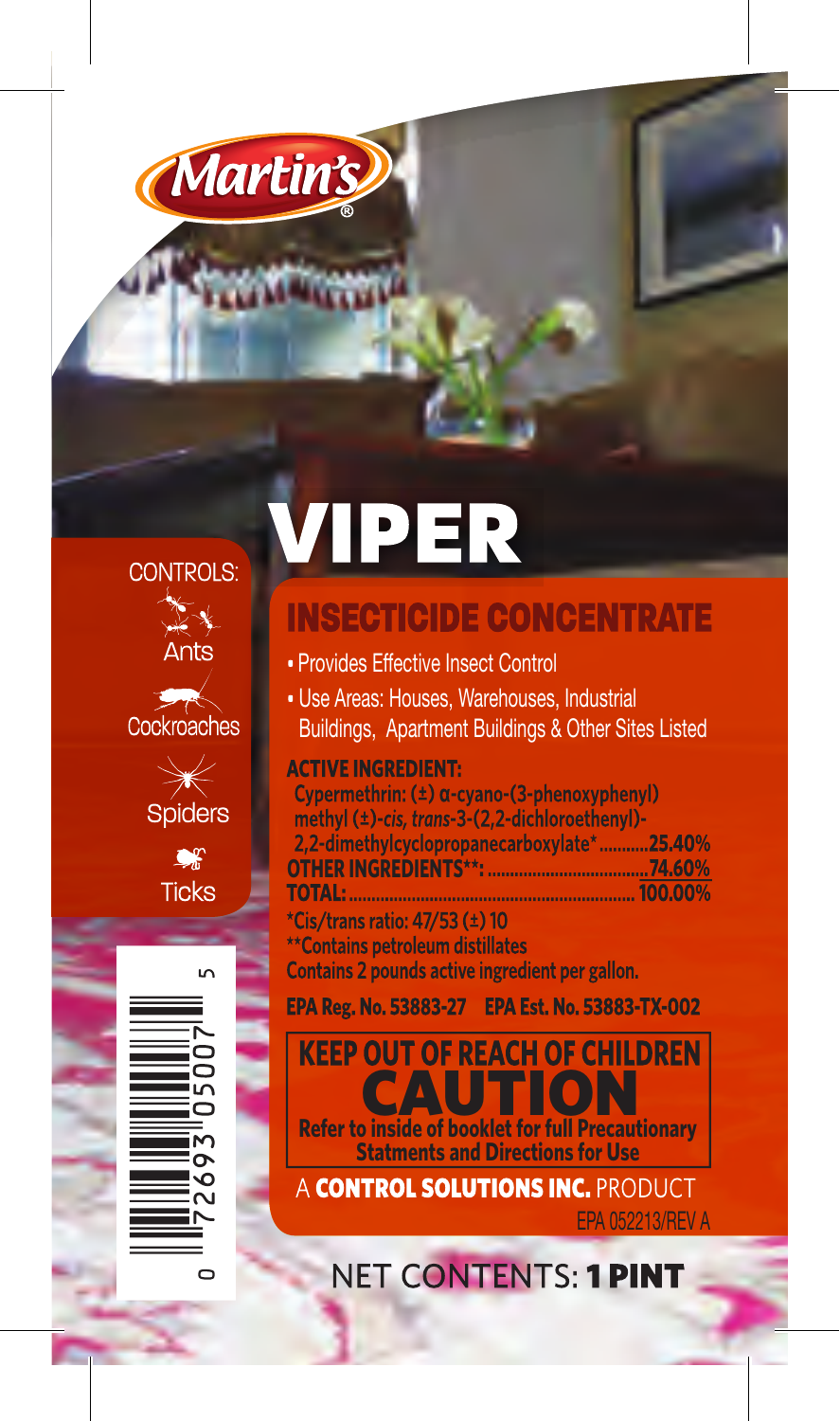| <b>FIRST AID</b>                                                                                                                                                                   |                                                                                                                                                                                                                                                         |  |
|------------------------------------------------------------------------------------------------------------------------------------------------------------------------------------|---------------------------------------------------------------------------------------------------------------------------------------------------------------------------------------------------------------------------------------------------------|--|
| IF<br><b>SWALLOWED:</b>                                                                                                                                                            | Immediately call a poison control<br>center or doctor. Do not induce<br>vomiting unless told to do so by<br>a poison control center or doctor.<br>Do not give any liquid to the<br>person. Do not give anything by<br>mouth to an unconscious person.   |  |
| <b>IF ON SKIN OR</b><br><b>CLOTHING:</b>                                                                                                                                           | Take off contaminated clothing.<br>Rinse skin immediately with plenty<br>of water for 15-20 minutes. Call a<br>poison control center or doctor for<br>treatment advice.                                                                                 |  |
| <b>IF IN EYES:</b>                                                                                                                                                                 | Hold eye open and rinse slowly<br>and gently with water for 15-20<br>minutes. Remove contact lenses,<br>if present, after the first 5 minutes,<br>then continue rinsing eye. Call a<br>poison control center or doctor for<br>treatment advice.         |  |
| <b>IF INHALED:</b>                                                                                                                                                                 | Move person to fresh air. If person<br>is not breathing, call 911 or an<br>ambulance, then give artificial<br>respiration, preferably by mouth-<br>to-mouth, if possible.<br>Call a<br>poison control center or doctor for<br>further treatment advice. |  |
|                                                                                                                                                                                    | Note to Physician: Contains Petroleum Distillates -                                                                                                                                                                                                     |  |
|                                                                                                                                                                                    | Vomiting may cause aspiration pneumonia.                                                                                                                                                                                                                |  |
| Have the product container or label with you when<br>calling a poison control center or doctor, or going<br>for treatment.<br>Vou may also contact SafetyCall® International (866) |                                                                                                                                                                                                                                                         |  |

You may also contact SafetyCall® International (866) 897-8050 for emergency medical treatment information.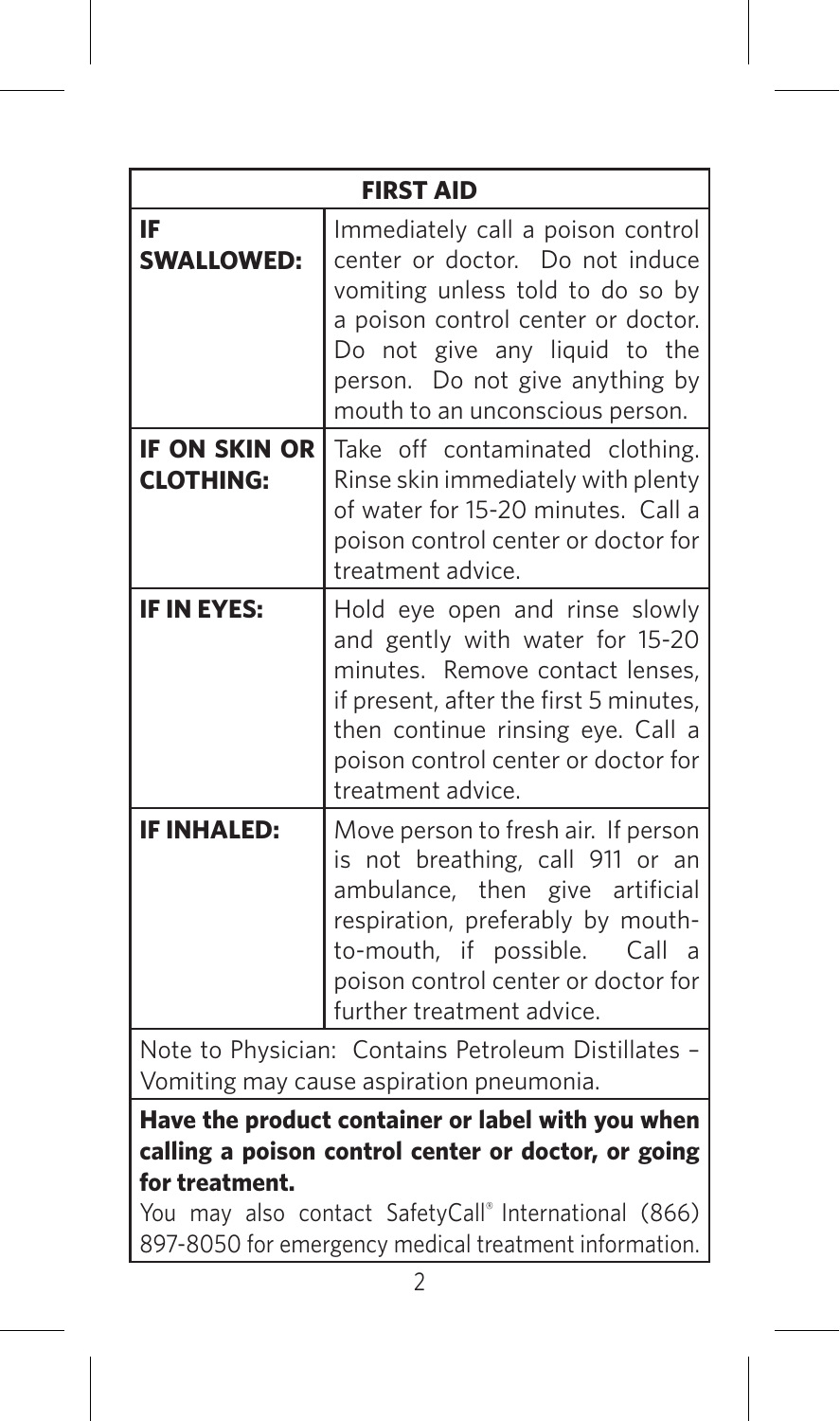## **precautionary statements**

**hazards to humans and domestic animals CAUTION. Harmful if swallowed, Harmful if inhaled. Do not breathe vapor or spray mist. Causes moderate eye irritation.** Avoid contact with eyes, skin, or clothing. Wear protective clothing and impermeable gloves when spraying, handling, or mixing concentrate. Wash thoroughly with soap and water after handling and before eating, drinking or using tobacco. Remove and wash contaminated clothing before reuse.

## **personal protective equipment (ppe) Mixers, loaders, applicators and other handlers must wear the following:**

- Long-sleeved shirt and long pants,
- Socks and shoes,
- Chemical-resistant gloves made of barrier laminate or Viton.

## **user safety reQUIREMENTS**

Follow manufacturer's instructions for cleaning/ maintaining PPE. If no such instructions for washables exist, use detergent and hot water. Keep and wash PPE separately from other laundry.

## **user safety reCOMMENDATIONS Users should:**

- Wash hands before eating, drinking, chewing gum, using tobacco, or using the toilet. Wash thoroughly with soap and water after handling.
- Remove clothing/PPE immediately if pesticide gets inside. Then wash thoroughly and put on clean clothing.
- Remove PPE immediately after handling this product. As soon as possible, wash thoroughly and change into clean clothing.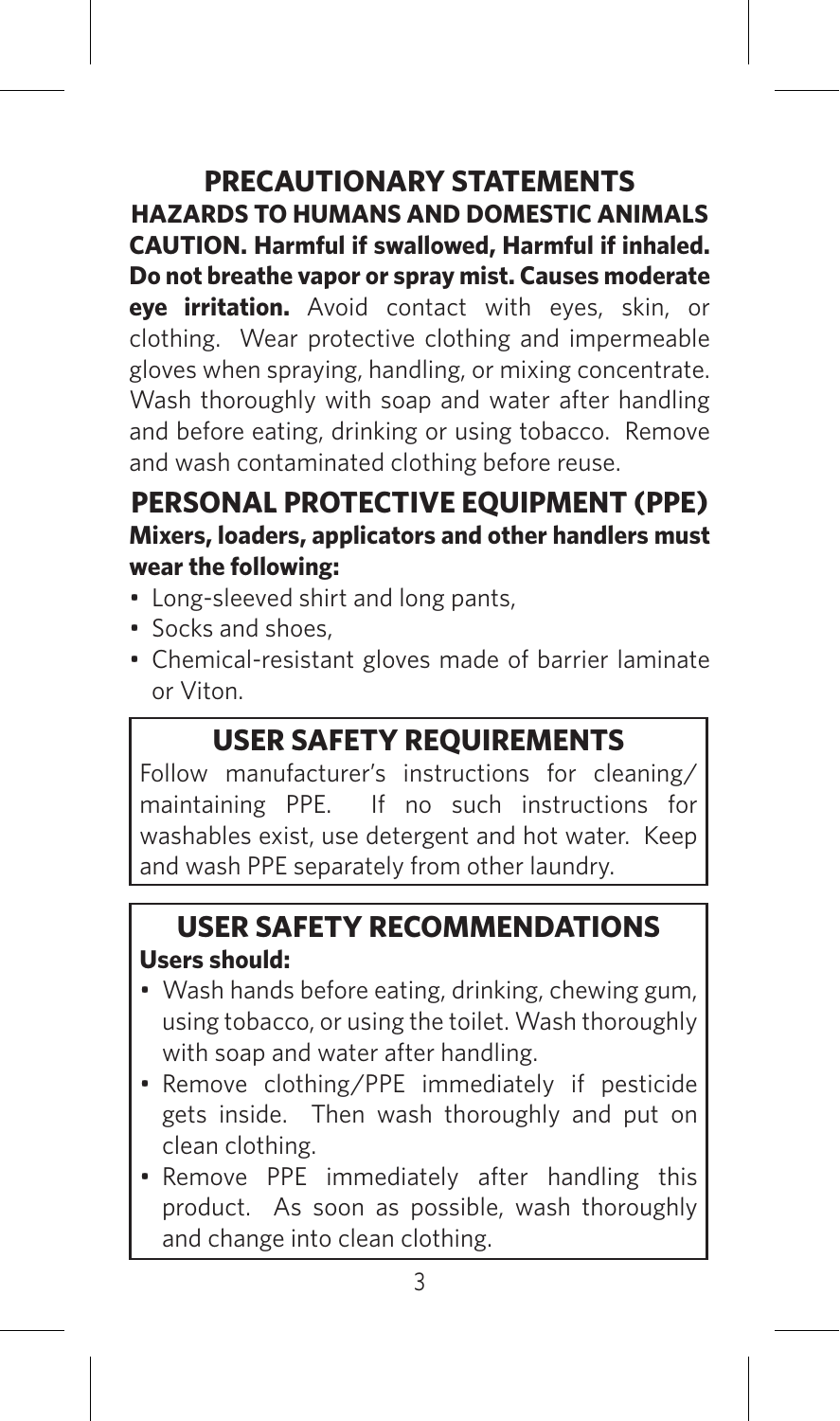### **ENVIRONMENTAL HAZARDS**

This product is extremely toxic to fish and aquatic invertebrates. To protect the environment, do not allow pesticide to enter or run off into storm drains drainage ditches, gutters and surface waters. Applying this product in calm weather when rain is not predicted within 24 hours will help ensure that wind or rain does not blow or wash pesticide off treatment area. Rinsing application equipment over the treated area will help avoid run off to water bodies or drainage systems.

This product is highly toxic to bees exposed to direct treatment of blooming crops or weeds. Do not apply this product or allow it to drift to blooming crops or weeds while bees are actively visiting the treatment area.

For Treatment of Preconstruction Lumber and Logs: Do not discharge effluent containing this product into lakes, streams, ponds, estuaries, oceans or other waters unless in accordance with the requirements of a National Pollutant Discharge Elimination System (NPDES) permit and the permitting authority has been notified in writing prior to discharge. Do not discharge effluent containing this product to sewer systems without previously notifying the local sewage treatment plant authority. For guidance contact your State Water Board or Regional Office of the EPA.

## **PHYSICAL AND CHEMICAL HAZARDS**

Do not use or store near heat or open flame.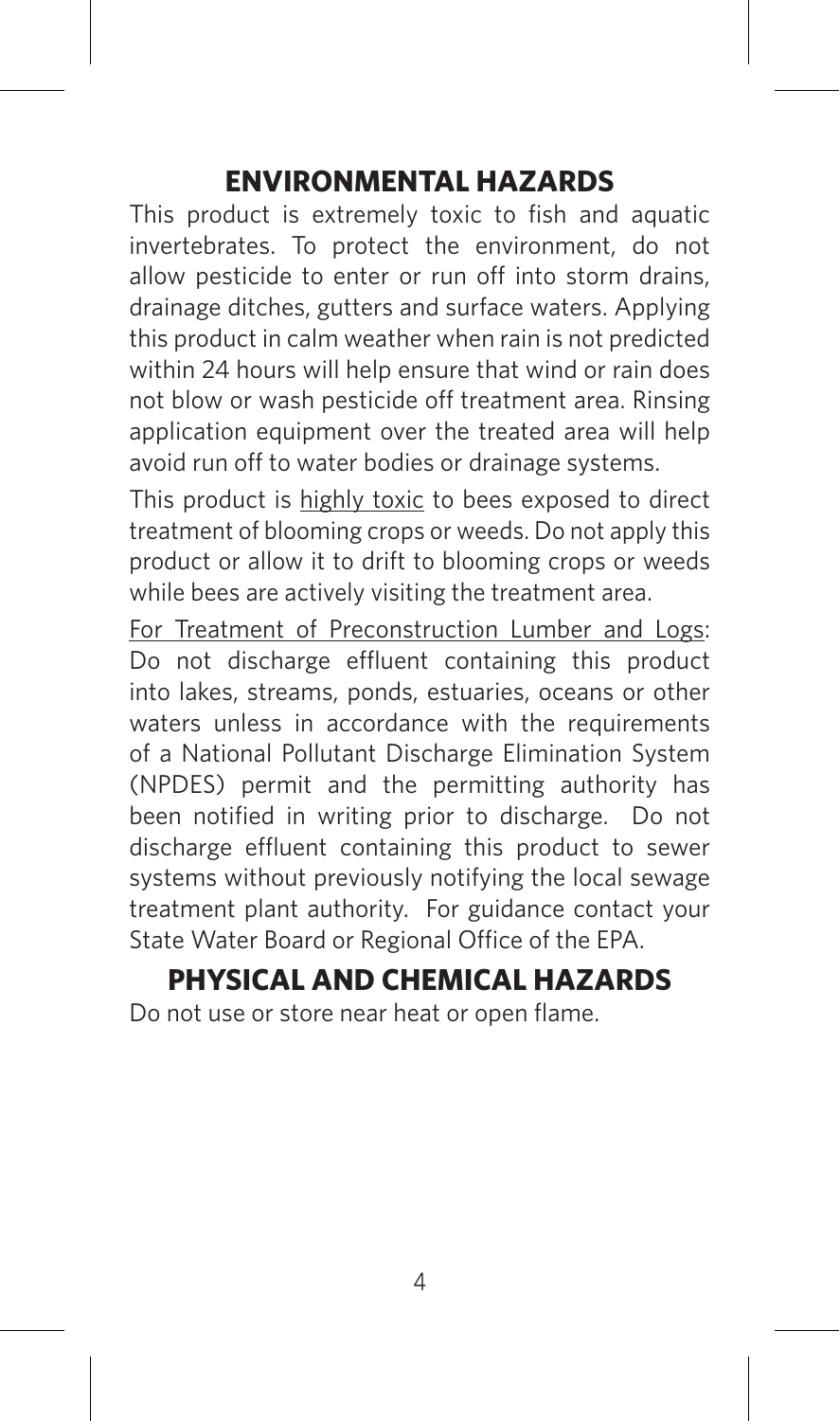## **DIRECTIONS FOR USE**

It is a violation of Federal law to use this product in a manner inconsistent with its labeling.

For residual pest control in and on buildings and structures and their immediate surroundings and on modes of transport. Permitted areas of use include industrial buildings, houses, apartment buildings, laboratories, buses, greenhouses (non-commercial), and the nonfood/feed areas of stores, warehouses, vessels, railcars, trucks, trailers, aircraft (cargo areas only), schools, nursing homes, hospitals (nonpatient areas), restaurants, hotels and food manufacturing, processing, and servicing establishments.

Let treated surfaces/areas dry before allowing humans and pets to contact treated surface/areas. Not for use on plants being grown for sale or other commercial use, or for commercial seed production, or for research purposes.

Do not apply this product in a way that will contact any person or pet, either directly or through drift. Keep people and pets out of the area during application. Exit area immediately and remain outside the treated area until sprays have dried.

Do not apply to pets. Remove birds and other pets before application. Cover any water inhabited by fish (such as aquariums and ornamental fish ponds) during treatment, and turn aquarium systems off.

Do not use this product with oil.

Do not use as a space spray.

Do not exceed the maximum application rate on lawns and other turfgrass is 0.44 lbs ai/acre (28 fl oz VIPER INSECTICIDE CONCENTRATE per acre).

Do not apply directly to swimming pools or swimming pool systems. This product may be applied as a broadcast treatment to lawns and other vegetated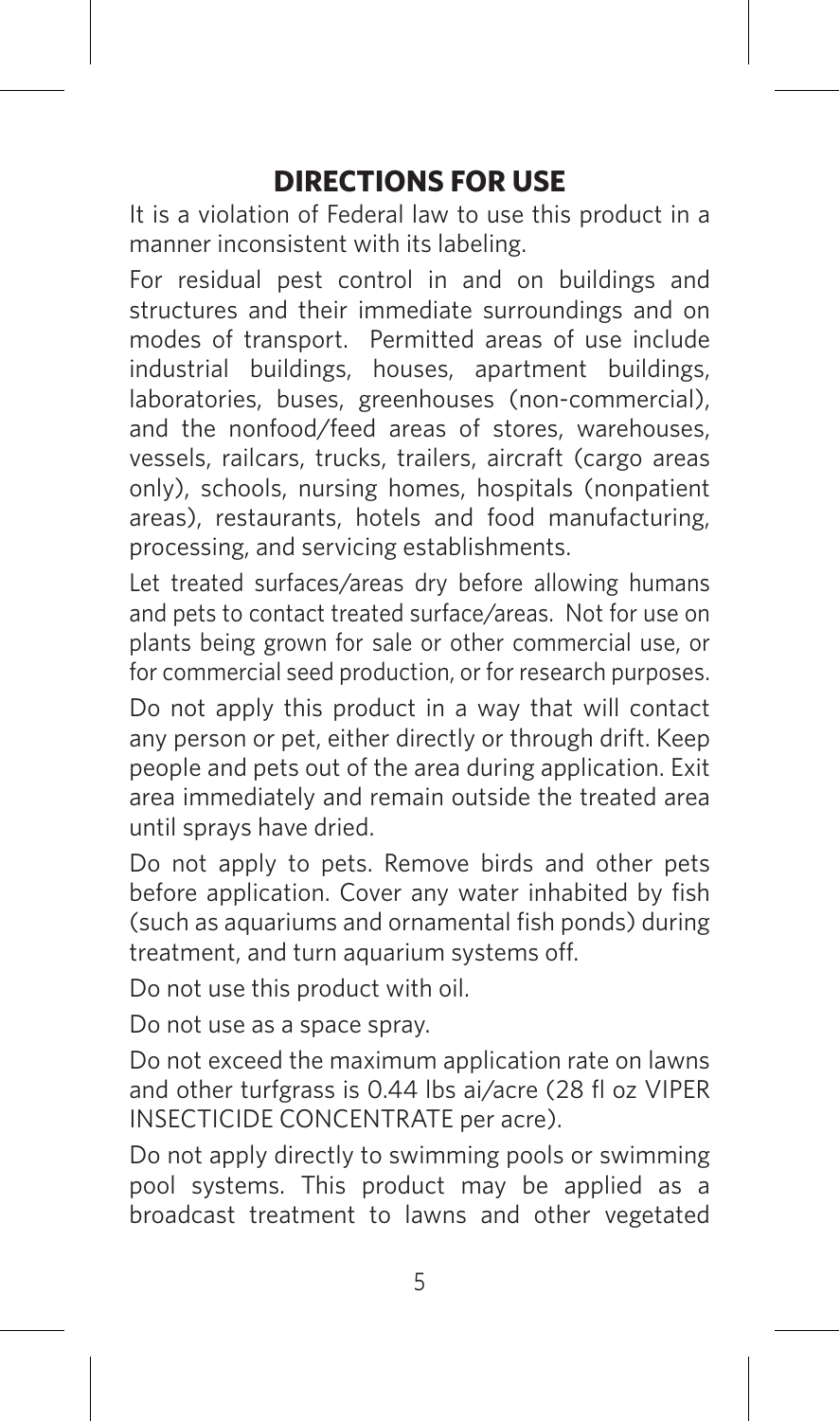areas around swimming pools, or as a spot treatment or crack-and-crevice treatment to impermeable surfaces (such as tiled walkways) around pools.

Do not apply this product to edible crops.

Do not use in greenhouses where crops for food or feed are grown.

Do not use concentrate or emulsion in fogging equipment.

During any indoor surface application, **do not allow dripping or runoff to occur**. During any application to ceilings of a structure, cover surface below with plastic shielding or similar material.

Use only in well-ventilated areas.

Do not apply this product in any room being used as living, eating, sleeping, or recovery area by patients, the elderly, or infirm when they are in the room.

Do not apply to classrooms when in use.

Do not apply to institutions (including libraries, sports facilities, etc.) in the immediate area when occupants are present.

Do not use in warehouses where raw or cured tobacco is stored.

Do not use in warehouses where raw agricultural commodities for food or feed are being stored.

Do not use in aircraft cabins.

Do not use water-based sprays in conduits, motor housings, junction boxes, switch boxes, or other electrical equipment because of possible shock hazard. VIPER INSECTICIDE CONCENTRATE is intended for dilution with water for spray application.

Fill sprayer with the desired volume of water and add VIPER INSECTICIDE CONCENTRATE. Close and shake before use in order to ensure proper mixing. Shake or reagitate sprayer before use if spraying is interrupted. Make up only as required; repeat treatments when needed.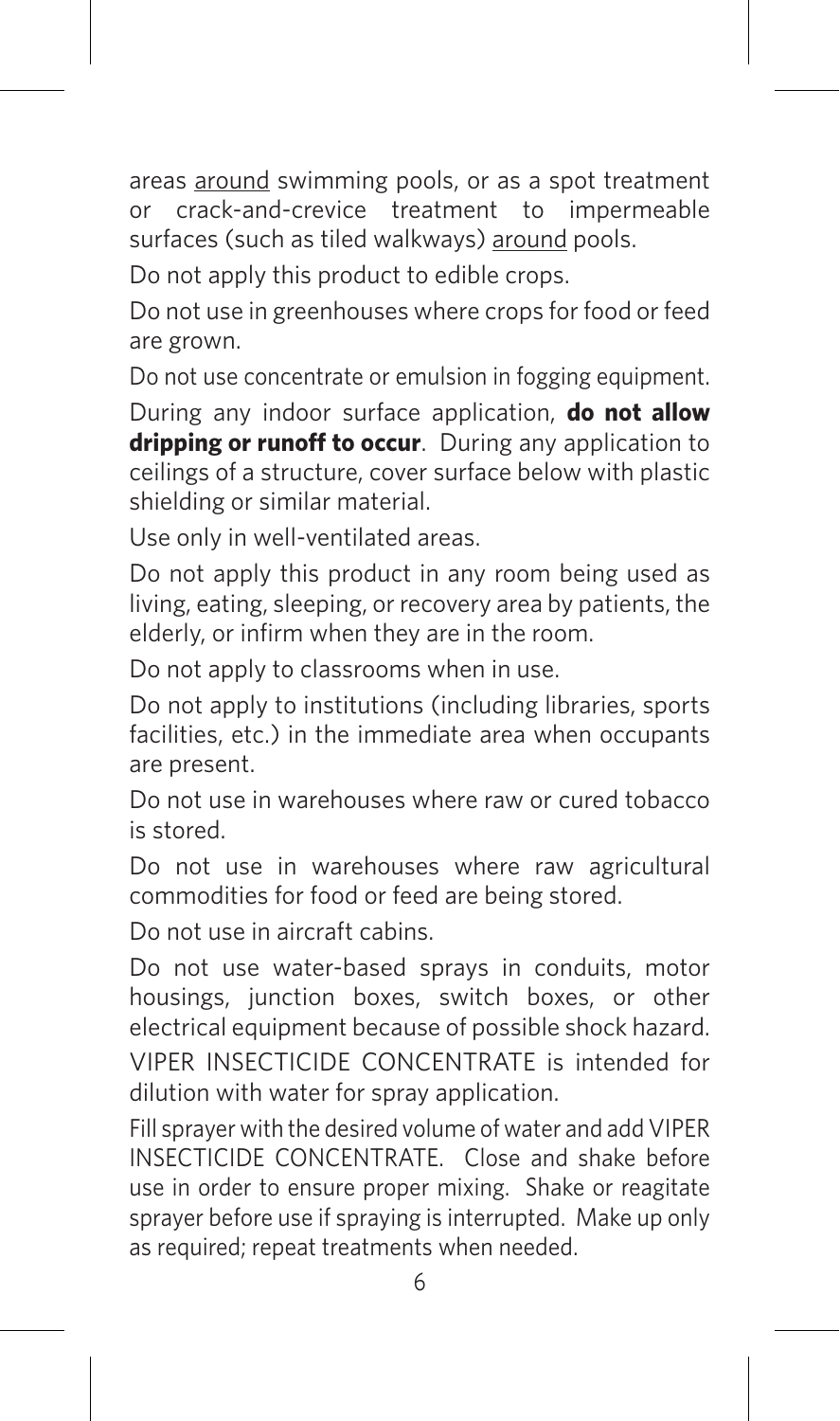| Pests                                                                                                                                                                                                                                                                                          | Concentration<br>of Active<br>Ingredient | <b>Dilution</b><br>Rate                   |
|------------------------------------------------------------------------------------------------------------------------------------------------------------------------------------------------------------------------------------------------------------------------------------------------|------------------------------------------|-------------------------------------------|
| Ants<br>Firebrats<br>Boxelder Bugs<br>$F$ leas <sup>2</sup><br>Centipedes<br>Flie <sup>1</sup><br>Chiggers <sup>2,3</sup><br>Millipedes<br>Cockroaches<br>Mosquitoes <sup>2</sup><br>(Maintenance)<br>Pillbugs<br>Crickets<br>Silverfish<br>Earwigs<br>Sowbugs<br>Elm Leaf Beetle <sup>3</sup> | 0.1%                                     | 1/2 fl. oz. (1 tbsp.)<br>per 1 gal. water |
| <b>Bees</b><br>Ticks<br>Cockroaches<br>Wasps<br>(Clean-out)<br>Wood Infesting<br>Scorpions<br><b>Beetles</b><br>Spiders                                                                                                                                                                        | 0.2%                                     | 1 fl.oz.(2 tbsp.)<br>per 1 gal.water      |

<sup>1</sup>Not for indoor use in California for fly control.

<sup>2</sup>Outdoor use only.<br><sup>3</sup>Not approved for use in California.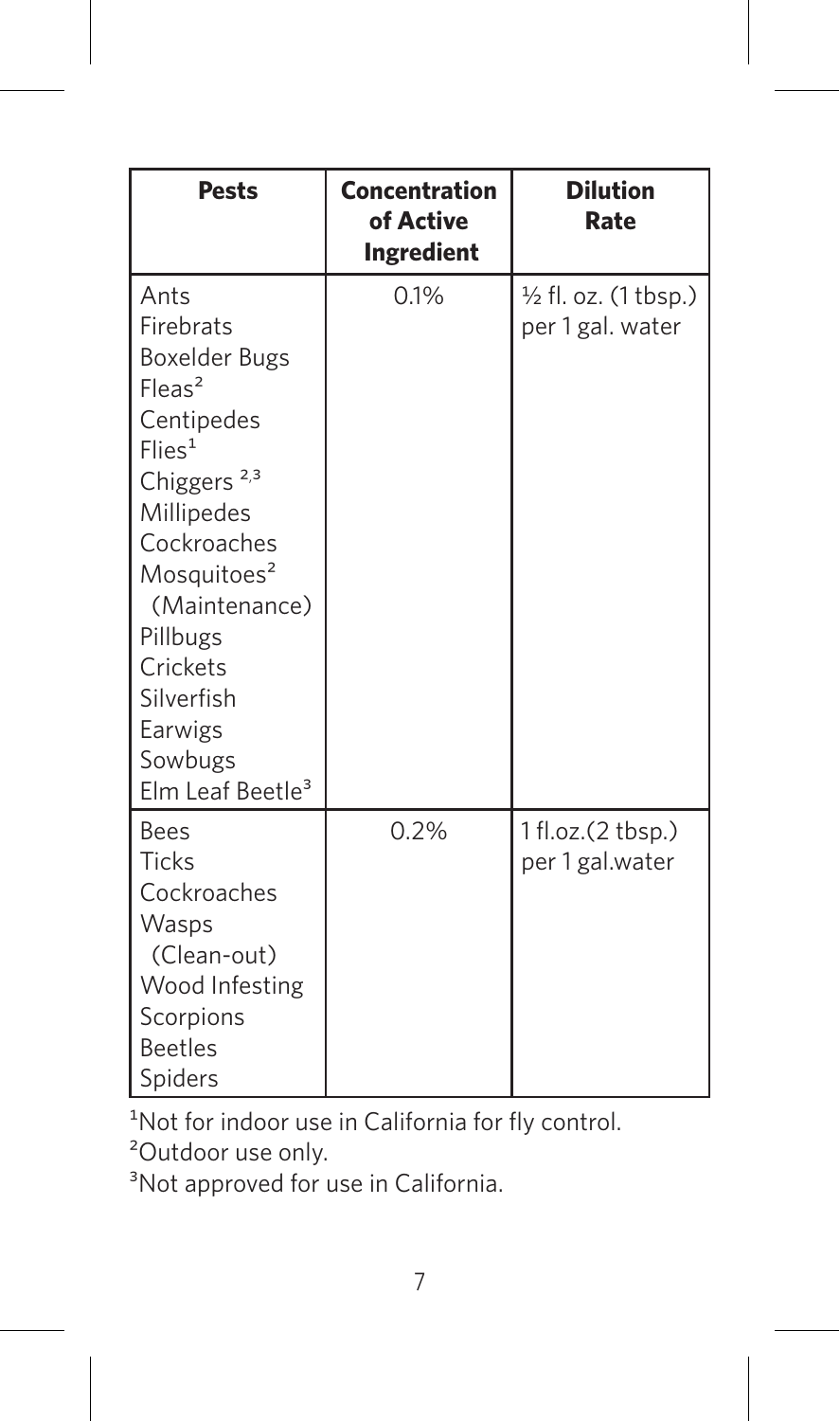**Cockroaches, Spiders, Crickets, Scorpions, Silverfish, Ticks, and Firebrats:** Apply as a coarse, low-pressure spray to areas where these pests hide, such as baseboards, corners, storage areas, closets, around water pipes, doors and windows, attics and eaves, behind and under refrigerators, cabinets, sinks, furnaces and stoves, the underside of shelves, drawers, and similar areas. Pay particular attention to cracks and crevices; also see "OUTSIDE SURFACES AND AROUND BUILDINGS"

**Ants:** Apply to any trails, around doors and windows, and similar areas where ants may be found. Refer to "BARRIER TREATMENT" directions to prevent infestation; also see "OUTSIDE SURFACES AND AROUND BUILDINGS."

**Wasps and Bees:** Application to nests should be made late in evening when insects are at rest. Thoroughly spray nest and entrance and surrounding areas where insects alight; also see "OUTSIDE SURFACES AND AROUND BUILDINGS."

**Boxelder Bugs, Sowbugs, Pillbugs, Millipedes, Elm Leaf Beetle, and Centipedes:** Apply around doors and windows and similar areas where these pests may be found or where they may enter premises. Spray baseboards, storage areas, and other locations. Refer to "BARRIER TREATMENT" directions to prevent infestation; also see "OUTSIDE SURFACES AND AROUND BUILDINGS."

**Flies:** Apply directly to walls, ceilings, window screens, and other fly resting areas as a residual surface treatment. May be used inside residential buildings as well as in and around carports, garages, and storage sheds; also see "OUTSIDE SURFACES AND AROUND **BUILDINGS**"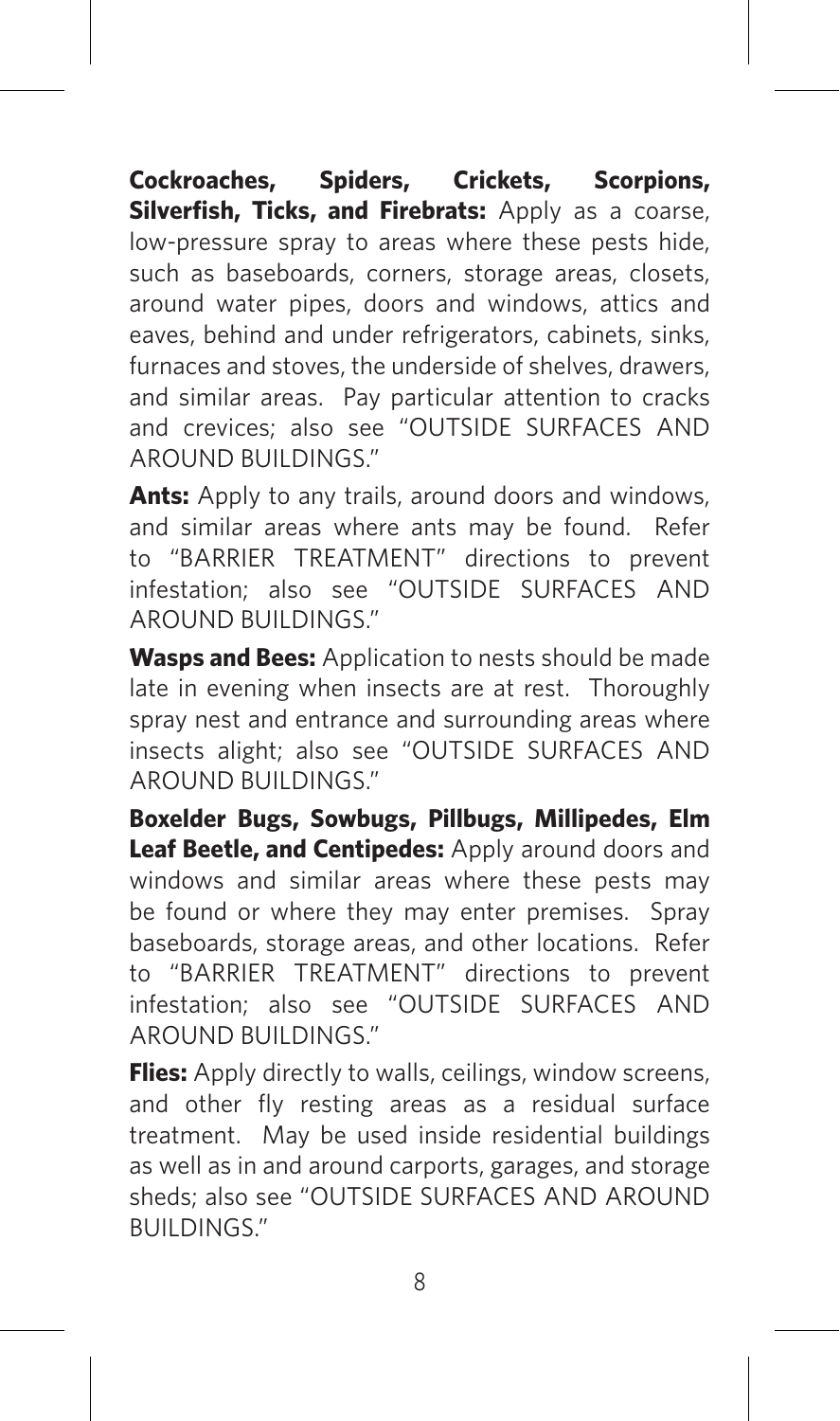**Scorpions:** Treat and remove accumulations of lumber, firewood, and other materials which serve as harborage sites. Apply as a coarse spray to the point of drip; also see "OUTSIDE SURFACES AND AROUND BUILDINGS."

**Control of Wood Infesting Beetles:** To control wood infesting insects, such as powderpost beetle *(Lyctidae)*, false powderpost beetles *(Bostrichidae)*, deathwatch beetles *(Anobiidae)*, old house borers *(Cerambycidae)*, and ambrosia beetles *(Scolytidae)*, in homes and other structures, apply as an emulsion containing 0.2% VIPER INSECTICIDE CONCENTRATE. For treatment of small areas, apply by brushing the emulsion evenly on wood surfaces. For large or overhead areas, apply as a coarse spray but do not let runoff occur. When spraying overhead interior areas of homes, apartment buildings, etc., spray to the point of runoff, cover all surfaces below the area being sprayed with plastic sheeting or other material which could be disposed of by placing in trash if contamination from dripping occurs. Sprayed surfaces should be avoided until spray has totally dried. Do not use in structures occupied by animals to be used for food purposes or which produce products for human consumption.

**Food-Handling Establishments:** Places other than private residences in which food is held, processed, prepared, or served:

**Nonfood/Feed Areas:** VIPER INSECTICIDE CONCENTRATE may be used as a general, spot, or crack and crevice treatment in nonfood/feed areas. Similar areas where insects hide or through which insects may enter should be treated. Examples of nonfood areas include garbage rooms, lavatories, floor drains (to sewers), entries and vestibules, offices, locker rooms, machine rooms, boiler rooms, garages, mop closets, and storage (after canning or bottling).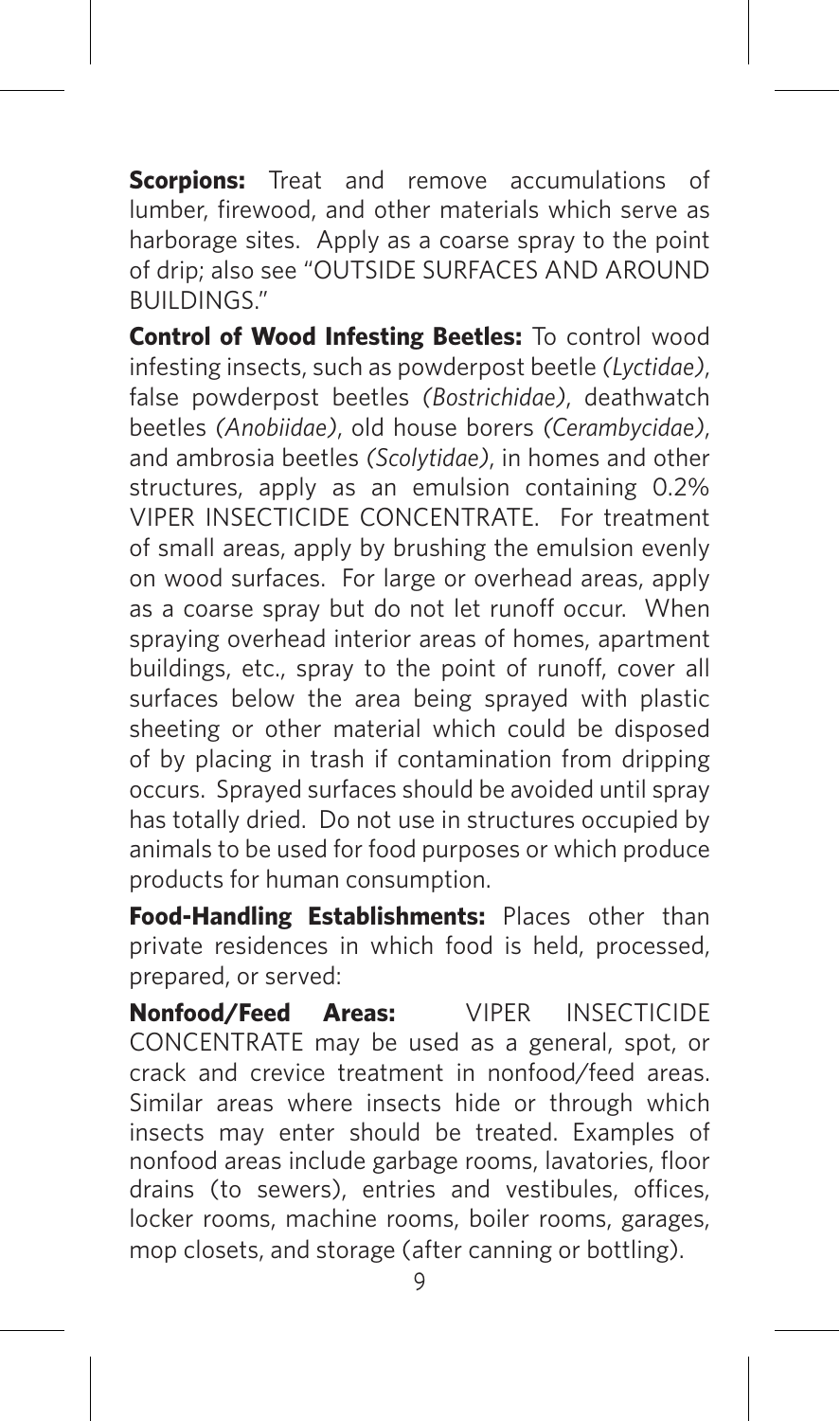**Food Areas:** VIPER INSECTICIDE CONCENTRATE is not labeled for use in food areas. Do not use in food areas of food-handling establishments, restaurants, or other areas where food is commercially prepared or processed. Do not use in serving areas while food is exposed or facility is in operation. Serving areas are areas where prepared foods are served, such as dining rooms, but excluding areas where foods may be prepared or held. In the home, all food-processing surfaces and utensils should be covered during treatment or thoroughly washed before use. Exposed food should be covered or removed. Examples of food areas are for receiving, storage, packing (canning, bottling, wrapping, boxing), preparing, edible waste storage, and enclosed processing systems (mills, dairies, edible oils, syrups). Serving areas (when food is exposed and facility is in operation) also would be considered a food area.

### **OUTSIDE SURFACES AND AROUND BUILDINGS**

Apply VIPER INSECTICIDE CONCENTRATE using a 0.1% emulsion as a residual treatment to outside surfaces of buildings including, but not limited to, exterior siding, foundations, porches, window frames, eaves, patios, garages, and other similar areas. Also may be used on lawns and ornamentals in landscaped areas around private homes, duplexes, townhouses, condominiums, house trailers, apartment complexes, carports, garages, fence lines, storage sheds, barns, and other residential structures and commercial, industrial, institutional, and public buildings. Treatment may also be made to soil, trunks of woody ornamentals, and other similar areas where pests congregate or are active.

Restrictions for Outdoor Uses (other than termiticide use): All outdoor applications must be limited to spot and crack-and-crevice treatments only, except for the following permitted uses: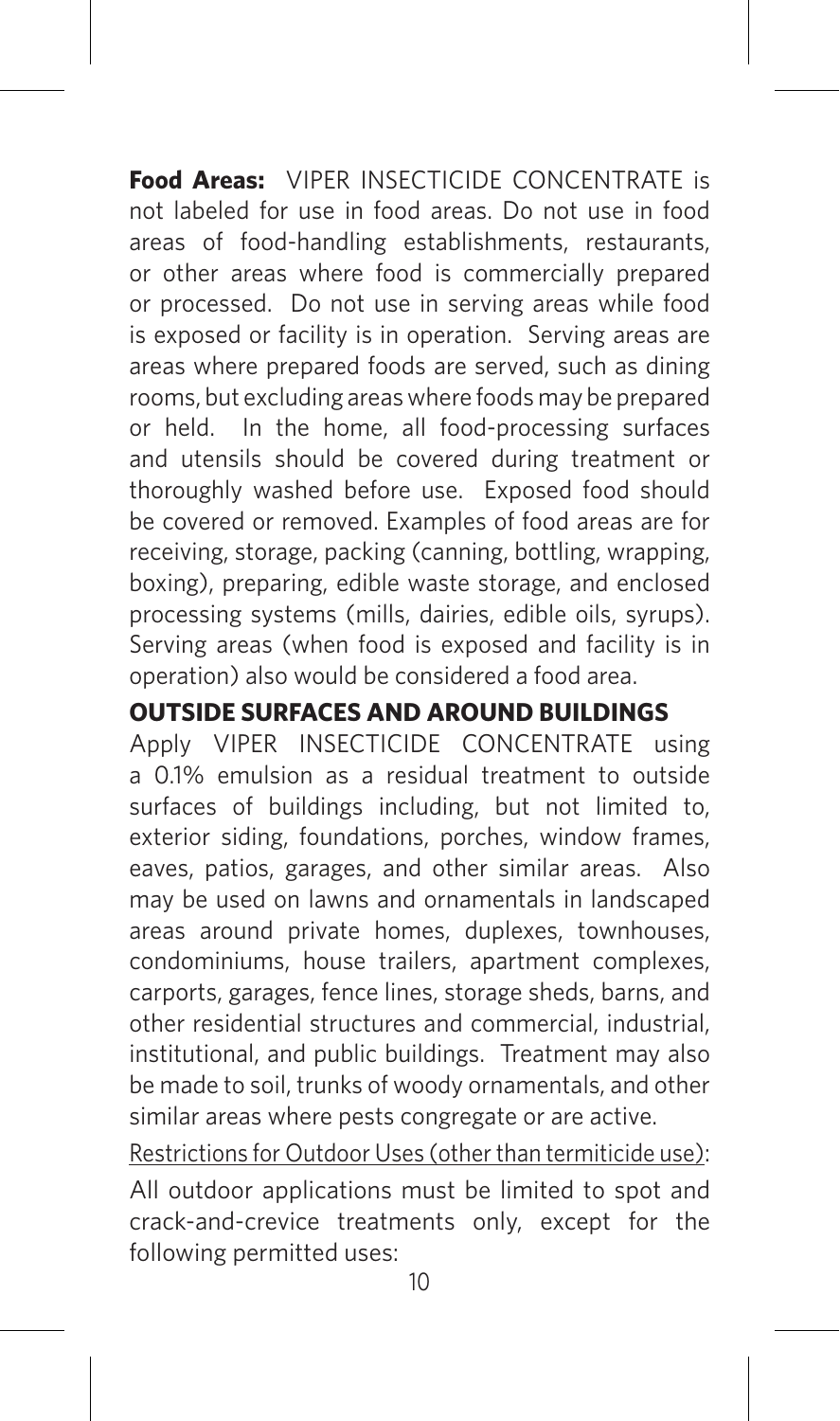Treatment to soil or vegetation around structures;

Applications to lawns, turf, and other vegetation;

Application to building foundations, up to a maximum height of 3 feet.

Other than applications to building foundations, all outdoor applications to impervious surfaces such as sidewalks, driveways, patios, porches, and structural surfaces (such as windows, doors, and eaves) are limited to spot and crack-and-crevice applications only. Other than applications to building foundations, all outdoor applications to impervious surfaces such as sidewalks, driveways, patios, porches, and structural surfaces (such as windows, doors, and eaves) are limited to spot and crack-and-crevice applications only.

Do not apply directly to sewers or drains, or to any area like a gutter where drainage to sewers, storm drains, water bodies, or aquatic habitat can occur, except as directed by this label.

When making an application to vinyl siding, treat a small area and allow to dry. Some types of vinyl siding, particularly if aged or weathered, may show some staining after application of an emulsifiable concentrate product.

**Barrier Treatment (except cockroaches):** Apply 0.1% to a band of soil and vegetation 6 to 10 feet wide around and adjacent to the structure. Also, treat the foundation of the structure to a height of 2 to 3 feet. Use treatment volume of 2 to 10 gallons per 1,000 square feet. Higher volumes of water may be needed if mulch or leaf litter is present or dense foliage. House siding may be treated if boxelder bugs, elm leaf beetles, earwigs or silverfish, or other similar pests are present. All leaks resulting in the deposition of termiticide in locations other than those prescribed on this label must be cleaned up prior to leaving the application site.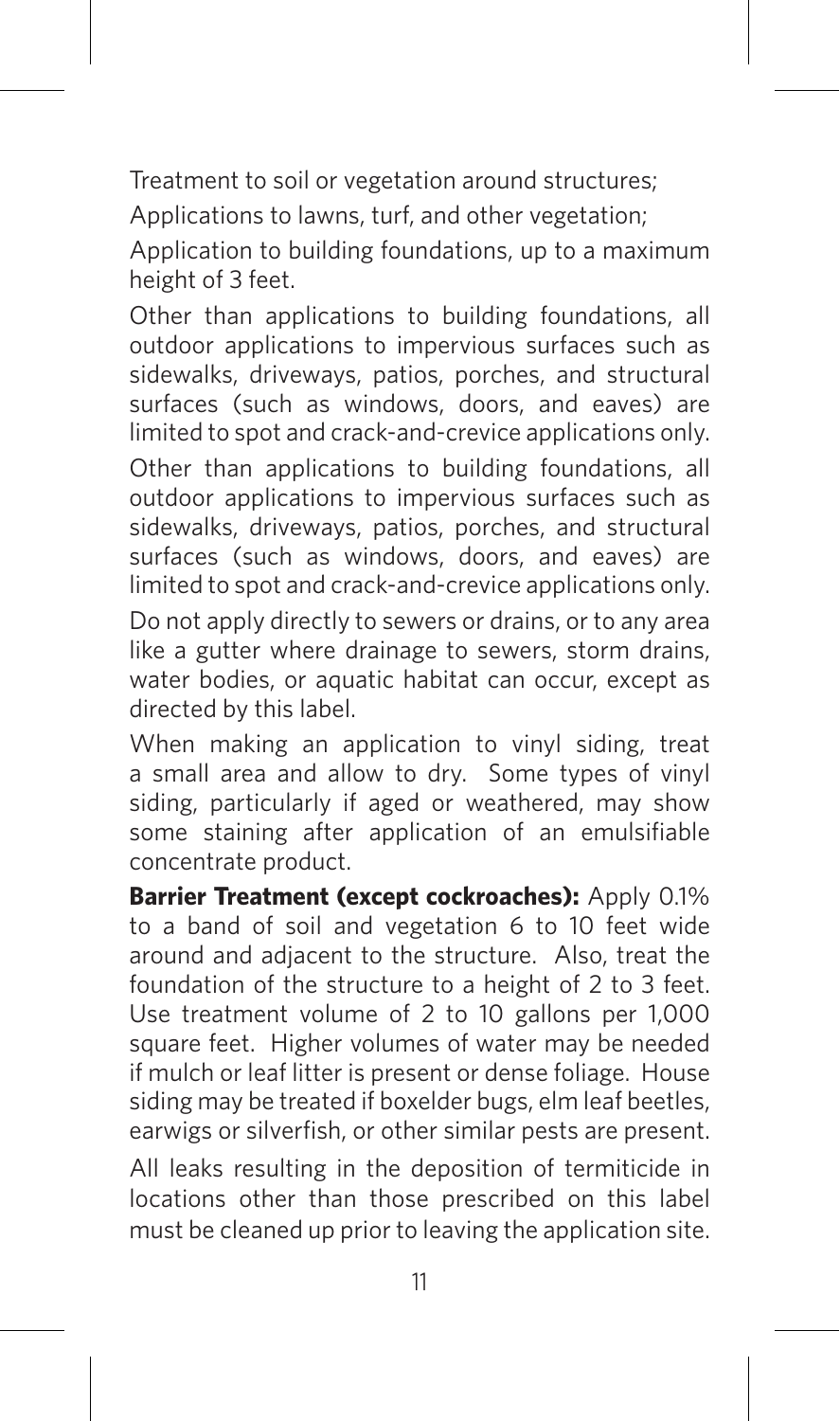Do not allow people or pets to contact contaminated areas or to reoccupy the contaminated area until the cleanup is completed.

Use anti-backflow equipment or procedures to prevent siphonage of pesticide back into water supplies.

Do not water the treated area to the point of run-off.

Do not make applications during rain.

NOT FOR SUBTERRENAN TERMITE CONTROL.

**Treatment of Preconstruction Lumber and Logs\*:**

PRE-CONSTRUCTION TREATMENT: DO NOT APPLY AT A LOWER DOSAGE AND/OR CONCENTRATION THAN SPECIFIED ON THIS LABEL FOR APPLICATIONS PRIOR TO INSTALLATION OF THE FINISHED GRADE.

| <b>TABLE 1</b><br><b>Treatment Solution Specifications</b>                                                              |                                                                       |                                                |  |
|-------------------------------------------------------------------------------------------------------------------------|-----------------------------------------------------------------------|------------------------------------------------|--|
| Pests                                                                                                                   | Concentration<br>of VIPER<br><b>INSECTICIDE</b><br><b>CONCENTRATE</b> | <b>Dilution</b><br>Rate                        |  |
| Wood infesting<br>insects such<br>as: Termites.<br>Carpenter Ants,                                                      | 0.25%                                                                 | 1:400(2)<br>$\frac{1}{2}$ gal per<br>$1,000$ ) |  |
| Wood-boring<br>beetles including<br>Powder Post<br>Beetles, old<br>House Borers,<br>Ambrosia<br>Beetles, and<br>others. | 0.5%                                                                  | 1:200 (5 gal<br>per 1,000)                     |  |

\*Not approved for use in California.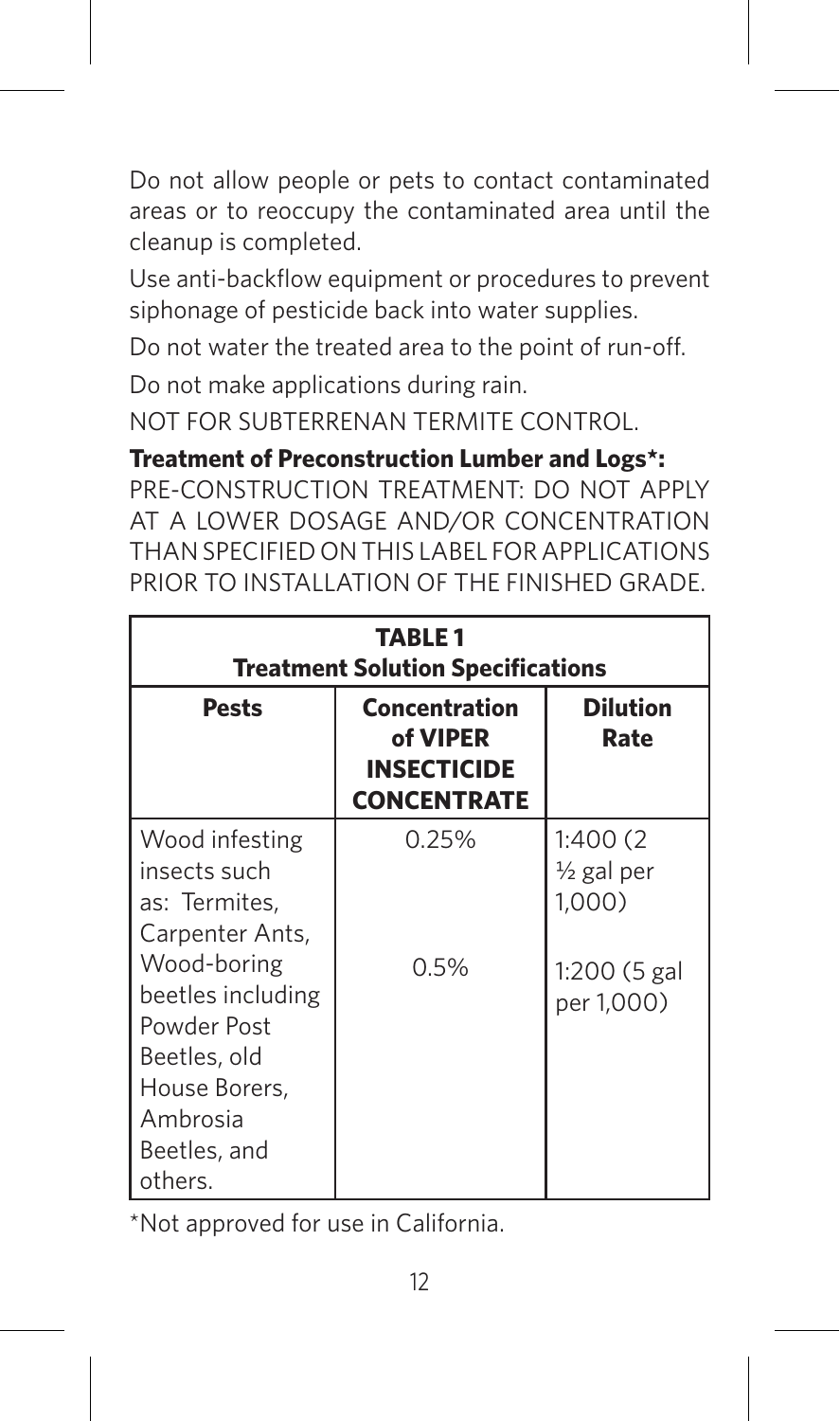To protect unseasoned lumber and logs from wooddestroying insects, such as termites, carpenter ants, and beetles (ambrosia, powder-post, old house borers, and others), totally treat wood with a 0.25% to 0.5% solution of **VIPER INSECTICIDE CONCENTRATE** (See Table 1 above for dilution information). This solution can be applied by various methods, including spraying, brushing, dipping, and pressure treatment. Frequent monitoring of dip and pressure systems are necessary to ensure that the desired level of VIPER INSECTICIDE CONCENTRATE is maintained. Wood can be handled after treatment when dry.

For dip treatments, the wood should be totally submersed in the solution until thoroughly wet and then allowed to dry in a suitable location. Dipping solutions to which VIPER INSECTICIDE CONCENTRATE has been added should be agitated before use if left unused for long periods of time. Sediment, debris, and other deposits should be periodically cleaned from the tank.

For pressure treatments, the wood should be placed in the treatment chamber, the VIPER INSECTICIDE CONCENTRATE solution added, and the system pressurized up to 250 psi for up to 1 hour, depending on the density and type of wood treated. After the pressure is released and the system drained, the wood should be placed in a suitable location for drying.

For spray treatments, the wood should be sprayed thoroughly, including back and ends.

For brush treatments, all parts of wood surfaces should be thoroughly treated.

**Note:** Do not use water-based sprays of VIPER INSECTICIDE CONCENTRATE in conduits, motor housings, junction boxes, switch boxes, or other electrical equipment because of possible shock hazard.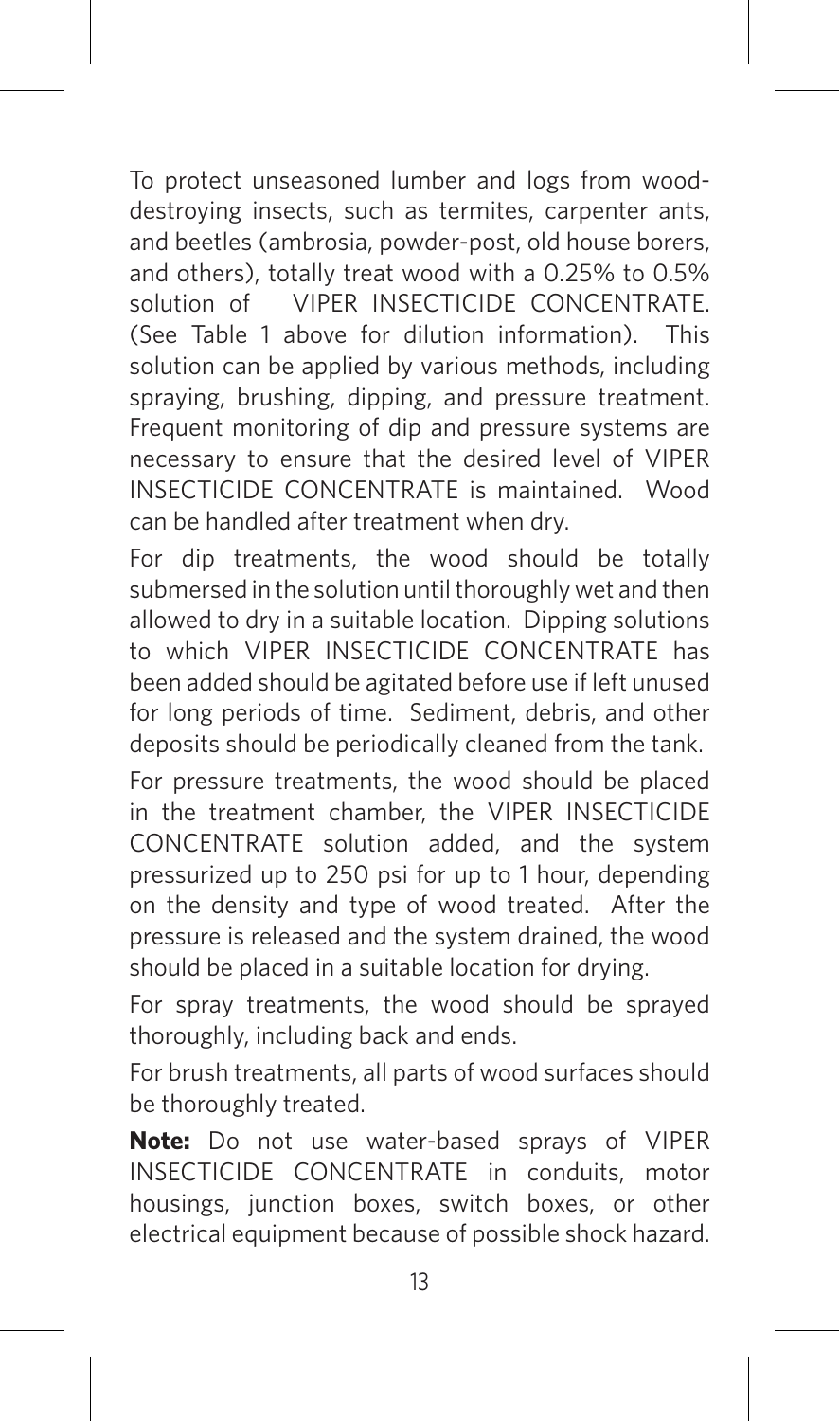Let surfaces dry before allowing children and pets to contact surfaces. Protect aquariums from spray mist. For best results, thoroughly wash out sprayer and screen with water and detergent before using VIPER INSECTICIDE CONCENTRATE.

**Termite control:** The treated site must be covered prior to a rain event in order to prevent run-off of the pesticide into non-target areas.

The applicator must either cover the soil him/ herself or provide written notification of the above requirement to the contractor on site and to the person commissioning the application (if different than the contractor). If notice is provided to the contractor or the person commissioning the application, then they are responsible under FIFRA to ensure that: 1) if the concrete slab cannot be poured over the treated soil within 24 hours of application the treated soil is covered with a waterproof covering (such as polyethylene sheeting), and 2) the treated soil is covered if precipitation is predicted to occur before the concrete slab is scheduled to be poured.

Do not treat soil that is water-saturated or frozen.

Do not treat when raining.

Do not allow treatment to runoff from the target area.

Do not apply within 10 feet of storm drains. Do not apply within 25 feet of aquatic habitats (such as, but not limited to, lakes, reservoirs, rivers, permanent streams, marshes or ponds, estuaries and commercial fish farm ponds).

Do not make on-grade applications when sustained wind speeds are above 10 mph (at application site) at nozzle end height.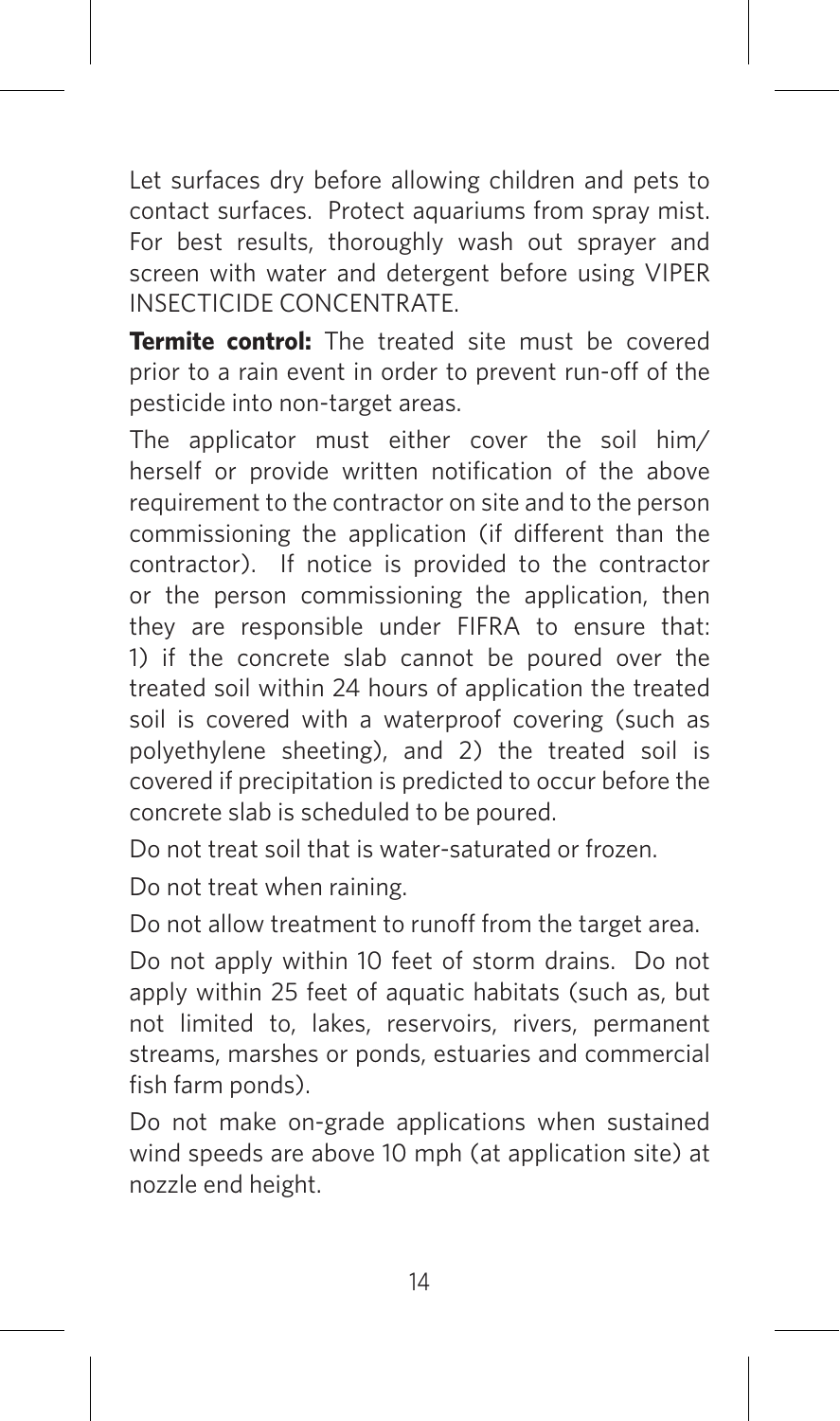## **STORAGE AND DISPOSAL**

Do not contaminate water, food or feed by storage or disposal.

**Storage and Spill Procedures:** Store upright at room temperature. Avoid exposure to extreme temperatures. In case of spillage or leakages, soak up with an absorbent material such as sand, sawdust, earth, Fuller's earth, etc. Dispose of with chemical waste.

**Pesticide Disposal:** Pesticide, spray mixture or rinse water that cannot be used according to label instructions must be disposed of at or by an approved waste disposal facility.

### **Container Disposal:**

**For Containers equal to or less than 5 Gallons:** Nonrefillable container. Do not reuse or refill this container. Clean container promptly after emptying. Triple rinse as follows: Empty the remaining contents into application equipment or a mix tank and drain for 10 seconds after the flow begins to drip. Fill the container ¼ full with water and recap. Shake for 10 seconds. Pour rinsate into application equipment or a mix tank or store rinsate for later use or disposal. Drain for 10 seconds after the flow begins to drip. Repeat this procedure two more times. Offer for recycling if available. If recycling is not available: then dispose of container in a sanitary landfill or, if allowed by State and local authorities, by burning. If burned, stay out of smoke.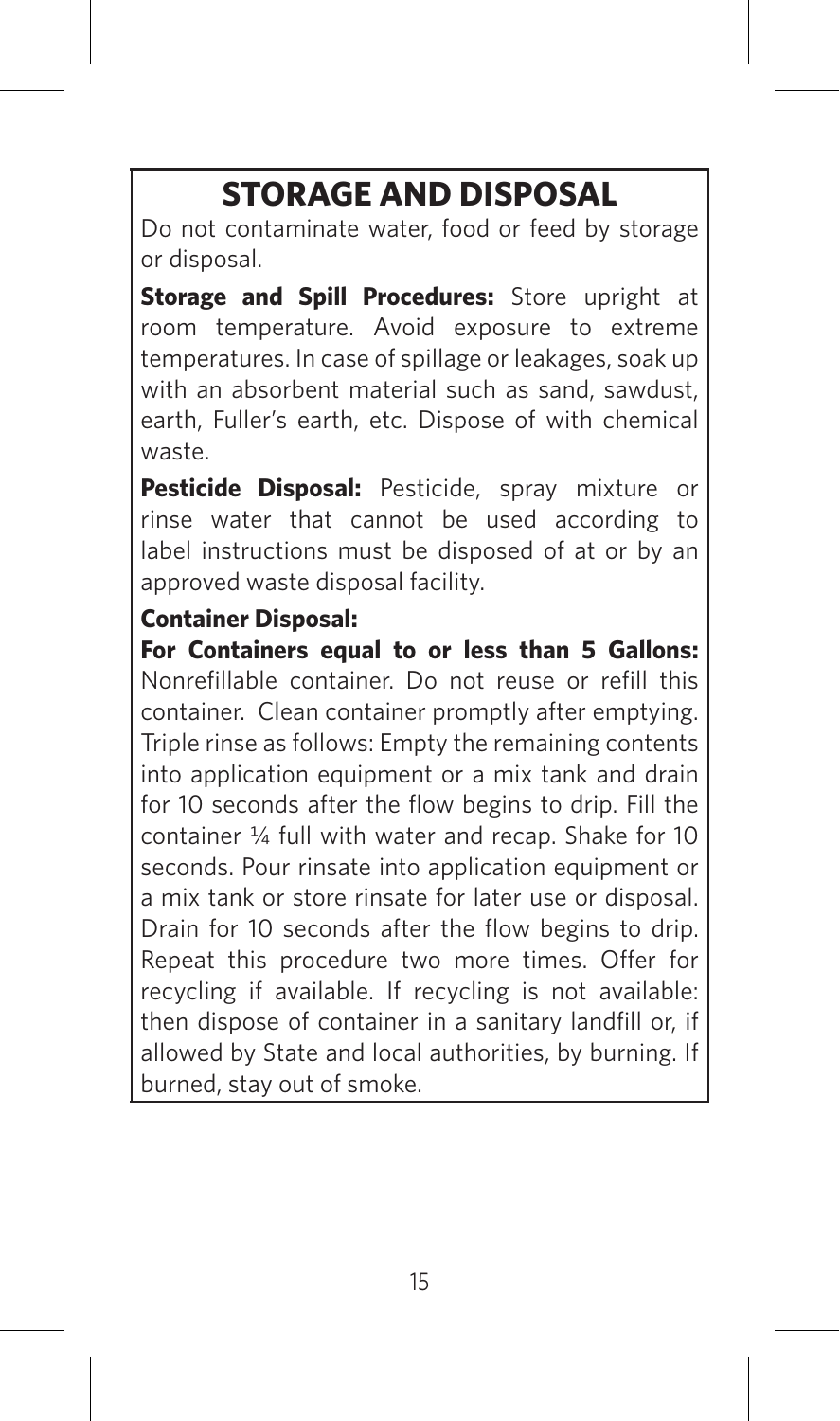### **LIMITATION OF WARRANTY AND LIABILITY**

Read the entire direction for use, conditions of warranties and limitations of liability before using this product. If terms are not acceptable, return the unopened product container at once. By using this product, user or buyer accepts the following **CONDITIONS, DISCLAIMER OF WARRANTIES,** and **LIMITATIONS OF LIABILITY.**

**CONDITIONS:** The directions for use of this product are believed to be adequate and must be followed carefully. However, it is impossible to eliminate all risk associated with the use of this product. Crop injury, ineffectiveness or other unintended consequences may result because of such factors as weather conditions, presence of other materials, or the manner of use or application, all of which are beyond the control of Control Solutions, Inc. To the extent consistent with applicable law, all such risks shall be assumed by the user or buyer.

**DISCLAIMER OF WARRANTIES**: To the extent consistent with applicable law, Control Solutions, Inc. makes no other warranties, express or implied, of merchantability or of fitness for a particular purpose or otherwise, that extend beyond the statements made on this label. No agent of Control Solutions, Inc. is authorized to make any warranties beyond those contained herein or to modify the warranties contained herein. To the extent consistent with applicable law, Control Solutions, Inc. disclaims any liability whatsoever for special, incidental or consequential damages resulting from the use or handling of this product.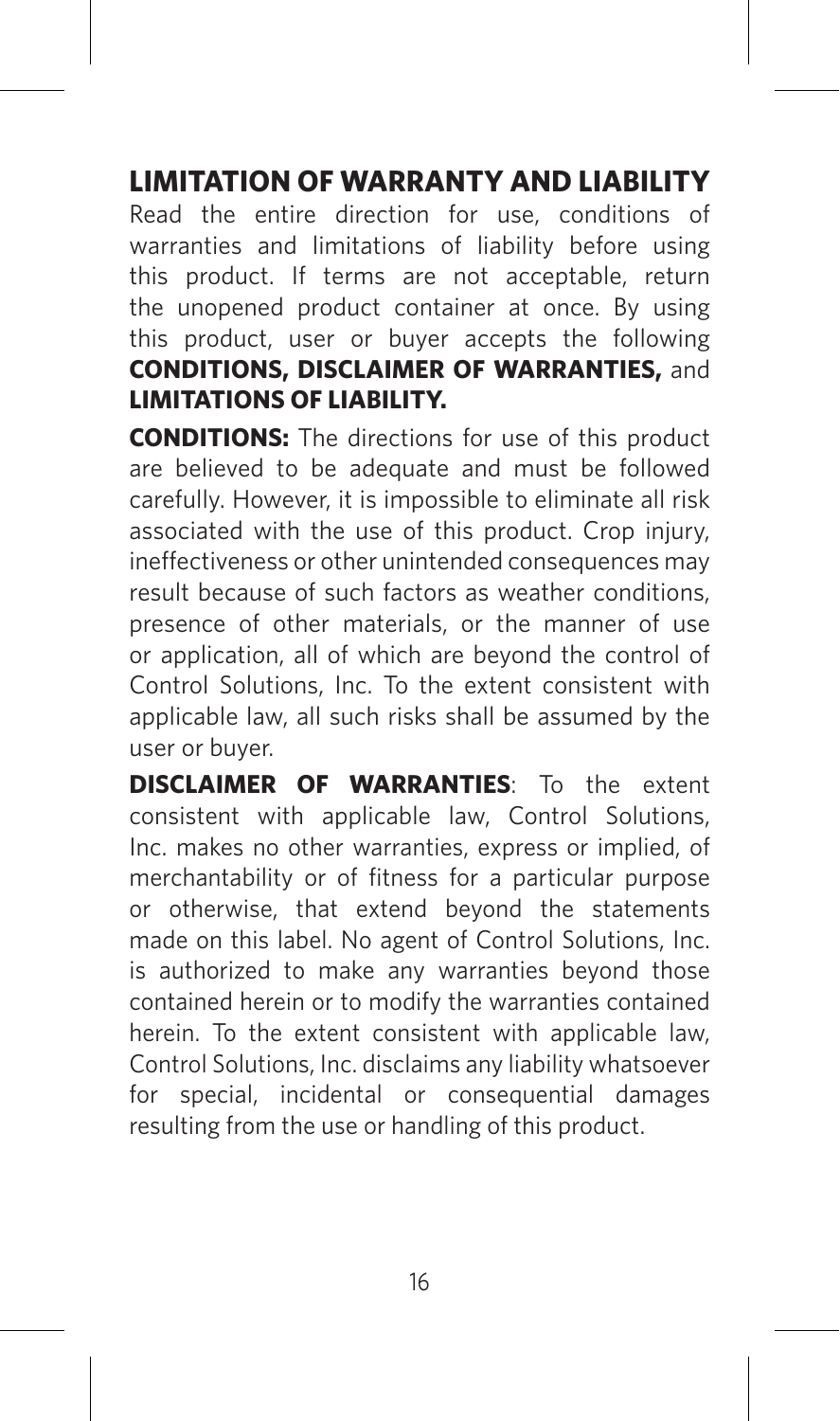**LIMITATIONS OF LIABILITY**: To the extent consistent with applicable law, the exclusive remedy of the user or buyer for any and all losses, injuries or damages resulting from the use or handling of this product, whether in contract, warranty, tort, negligence, strict liability or otherwise, shall not exceed the purchase price paid or at Control Solutions, Inc. election, the replacement of product.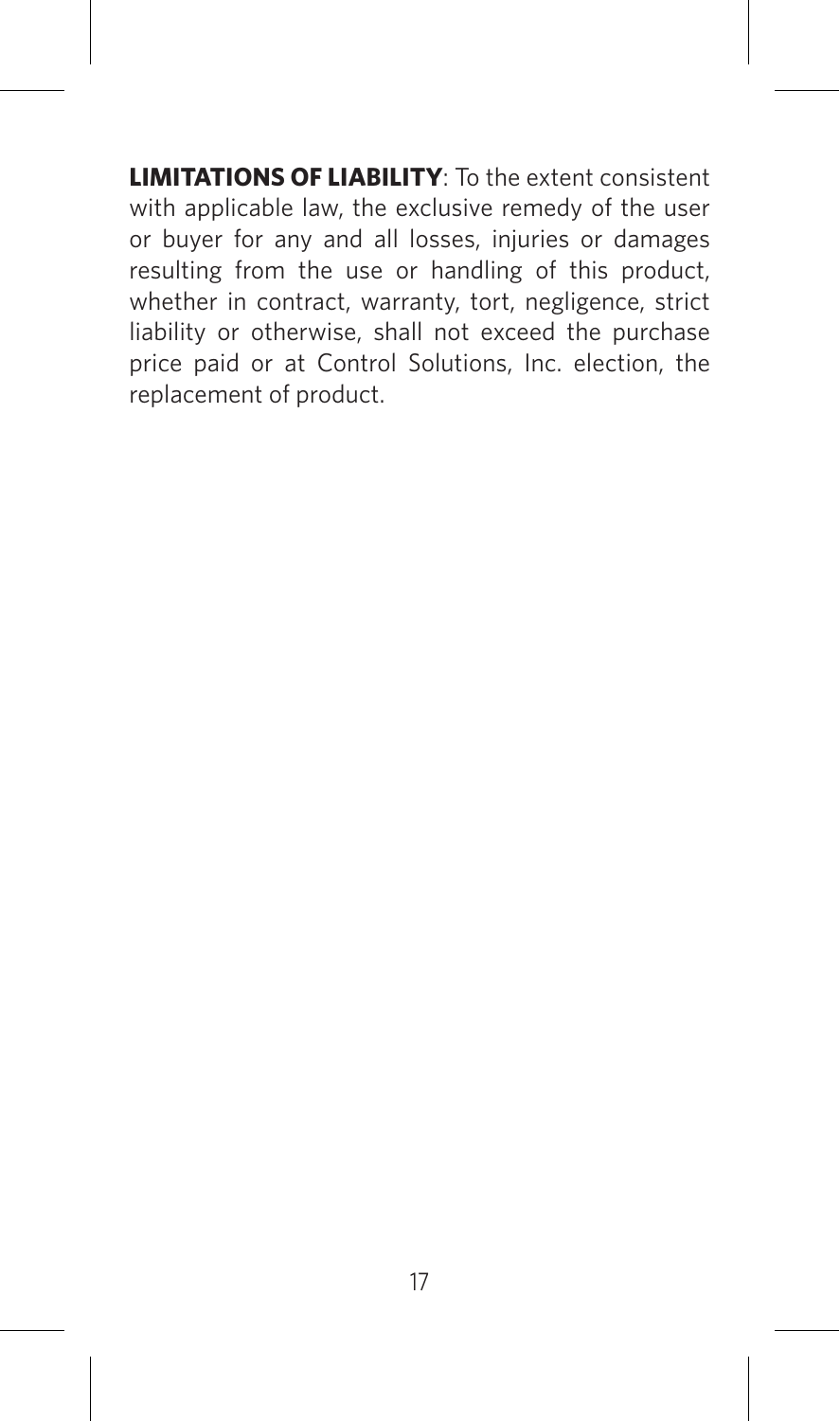Manufactured by **CONTROL SOLUTIONS, INC.** 5903 Genoa-Red Bluff Pasadena, TX 77507-1041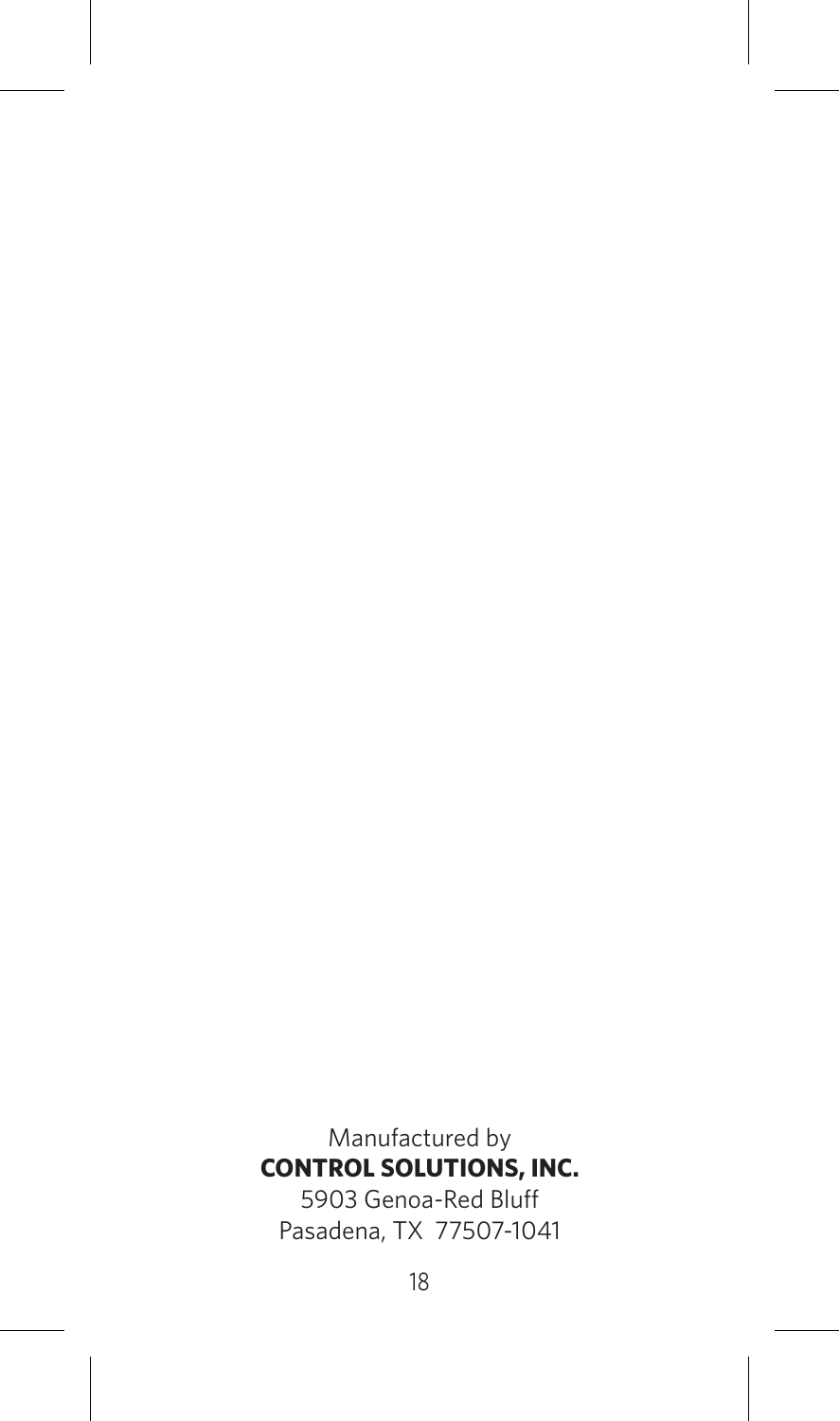

## **VIPER INSECTICIDE CONCENTRATE**

- · Provides Effective Insect Control
- · Use Areas: Houses, Warehouses, Industrial Buildings, Apartment Buildings & Other Sites Listed

## **ACTIVE INGREDIENT:**

Cypermethrin  $(\pm)\alpha$  cvano-(3-phenoxyphenyl)methyl (±)-cis, trans-3-(2,2-dichloroethenyl)-2,2dimethylcyclopropanecarboxylate\*... 25.40% **OTHER INGREDIENTS\*\*: ............................ 74.60% TOTAL:**  $100.00\%$ 

\*Cis/trans ratio: 47/53 (±) 10

\*\* Contains petroleum distillates

Contains 2 pounds active ingredient per gallon.

EPA Reg. No. 53883-27 EPA Est. No. 53883-TX-002

## **KEEP OUT OF REACH OF CHILDREN CAUTION**

See attached booklet for additional First Aid Statements.

## **Control Solutions, Inc.**

5903 Genoa-Red Bluff Pasadena, TX 77507-1041

FPA052213/RFV A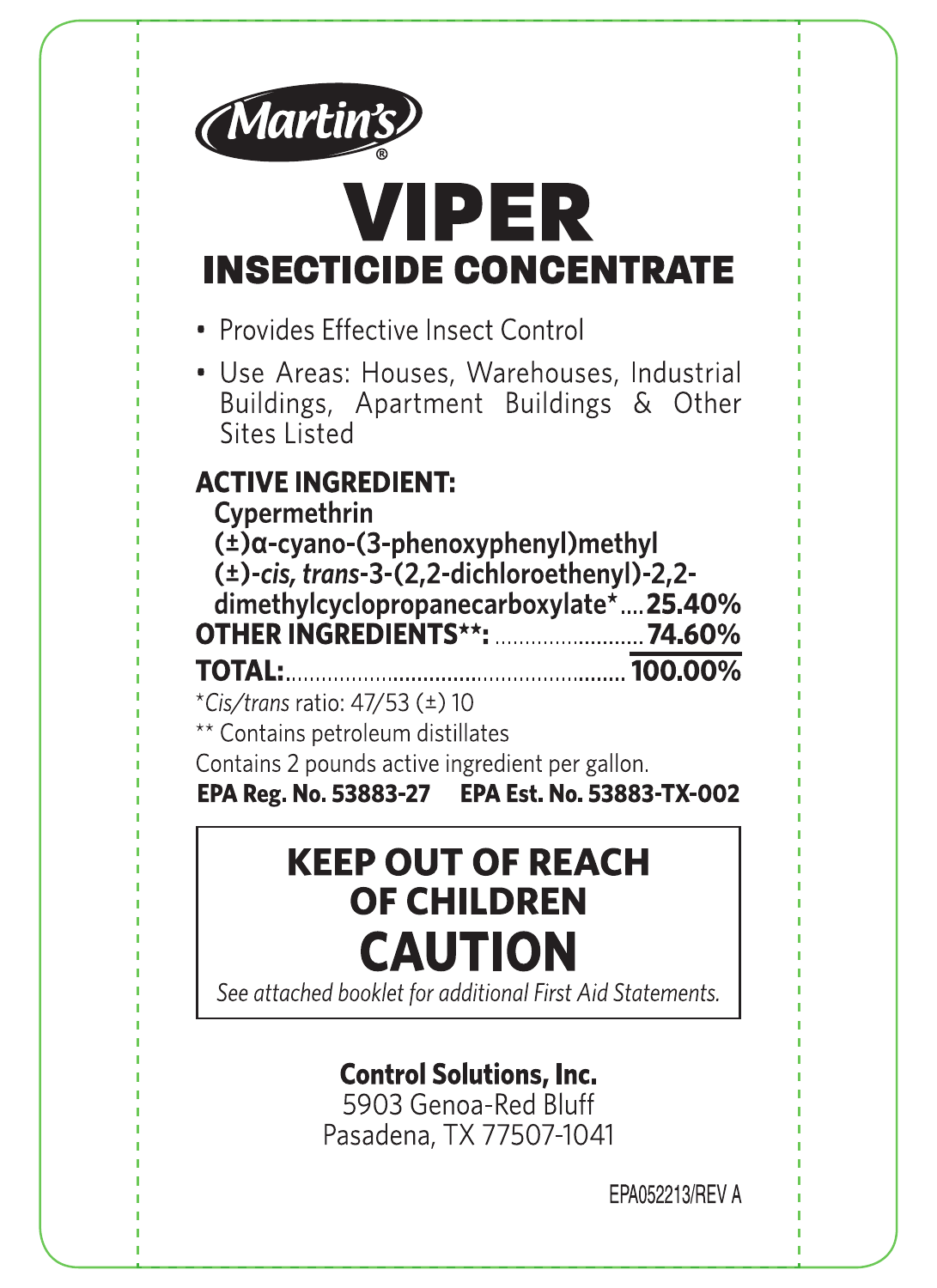Control Solutions, Inc.<br>1903 Genoa-Red Bluff<br>Solo Solutions, TX 7507-1041,

# **EPA Reg. No. 53883-27 EPA Est. No. 53883-TX-002**

or store near he

## **PHYSICAL AND CHEMICAL HAZARDS**

30 Teatmet of Preconstruction Lumber and Logic Polo discharge effluent containing this problem in lables, streams, ponds, energy oceans of the main of the main of the main of the main of the main of the main of the main of

are actively visiting the treatment area.

**NMENTAL HAZARDS ENVIRO** atatiug, can'alib agsnisho zuish mode of inition on the shoulte ion oblain on change in the indepense in the independent of interventional advanced in the state in the state in the state in the state in the state in the s



**Sulphala ADITIAN STATE SERVIGES** And the specific wash throughly and the specific wash throughly and water after handling.<br>Being the specific specific schewing gum, using tobacco, or using the toilst. Wash hand wath with

*See inside card for additional Precautionary Statements and Directions for Use.*

chemical or Viton. idations <sup>399</sup> das was water water hot hogstell are determined D**OUNAMITA PARA Struct** instructions of and the separate wall of and the separate wall of and the separate water. We have a water well of and the separate wall

• Long-sleeved shirt and long pants, • Socks and shoes,

from other laundry.

Wixers, loaders, applicators and other handfluer annet wear the following:<br>Suppose the mass of the mass of the strainer of the strain of the strain of the strain of the strain of the st<br>Suppose the continue of Hammel if in

| .noitsmyohi tnamtsatt lisilbam yanagyama yot 0208-Ve8 (dd8) Isnoitsmatnl "llsDytate? tastnoo oels ysm uoY                                                                                                                                  |                                                    |  |
|--------------------------------------------------------------------------------------------------------------------------------------------------------------------------------------------------------------------------------------------|----------------------------------------------------|--|
| Have the product container or label with you when calling a poison control center or doctor, or going for treatment.                                                                                                                       |                                                    |  |
| sinomusnq noistique Setroleum Distillates - Vomiting may cause aspiration pneumonia.                                                                                                                                                       |                                                    |  |
| a poison control center or doctor for further treatment advice.<br>Move person d'i "dtuom-ot-dtuom yd yldsteiseng "noifsriqeen laipiliths evig nedt yonslighte bille "annalmens of Dall   sin desnid til alest of all   alest des ∫l       | IF INHALED:                                        |  |
| eye. Call a poison control center or doctor for treatment advice.<br>Hold eye onal throught a buy be a buy with with with the Remove contact lenses. If present, at put the first of the shall way also the flood of a bloh                | IF IN EYES:                                        |  |
| Take off contaminated but also also provided in the plant of water for 15-20 minutes. Call a poison control center or doctor for both mannestons both spice.                                                                               | <b>CLOTHING:</b><br><b>IF ON SKIN OR</b>           |  |
| to the person. Do not give anything by mouth to an unconscious person.<br>  biupil yns avig fon oG notbob to tefnes Of doch op albud see fol the for about a bob to the form og a bob to the solot on the solot loging alls be felse being | IF SWALLOWED:                                      |  |
| <b>GIA TRAIR</b>                                                                                                                                                                                                                           |                                                    |  |
| Contains 2 pounds active ingredient per gallon.                                                                                                                                                                                            |                                                    |  |
| ** Contains petroleum distillates                                                                                                                                                                                                          | $01 \left( \pm \right)$ E2/TA :oifs anout/si $O^*$ |  |
| <b>%00'00L</b>                                                                                                                                                                                                                             | :1ATOT                                             |  |

**NO TEXT**

**AREA**

| 7000 OUR                 | $-10101$                                                                             |
|--------------------------|--------------------------------------------------------------------------------------|
| %09't/                   | <b>OLHER INGREDIENTS**:</b>                                                          |
| <b>%07.92</b>            | . tis, trans-3-(2,2-dichloroethenyl)-2,2- dimethylcyclopropanecarboxylate. $\mapsto$ |
|                          | (±)a-cyano-(3-phenoxyphenyl)methyl                                                   |
|                          | Cypermethrin                                                                         |
| ======================== | <b>ACTIVE INGREDIENT:</b>                                                            |







 $\clubsuit$ **Ticks** 



**INSECTICIDE CONCENTRATE** 

- Provides effective insect control
- Use Areas: Houses, Warehouses, Industrial Buildings, Apartment Buildings & Other Sites Listed



NET CONTENTS: 1 FL. OZ.

EPA052213/REV P

 $\overline{0}$ 70050<sub>11</sub>269241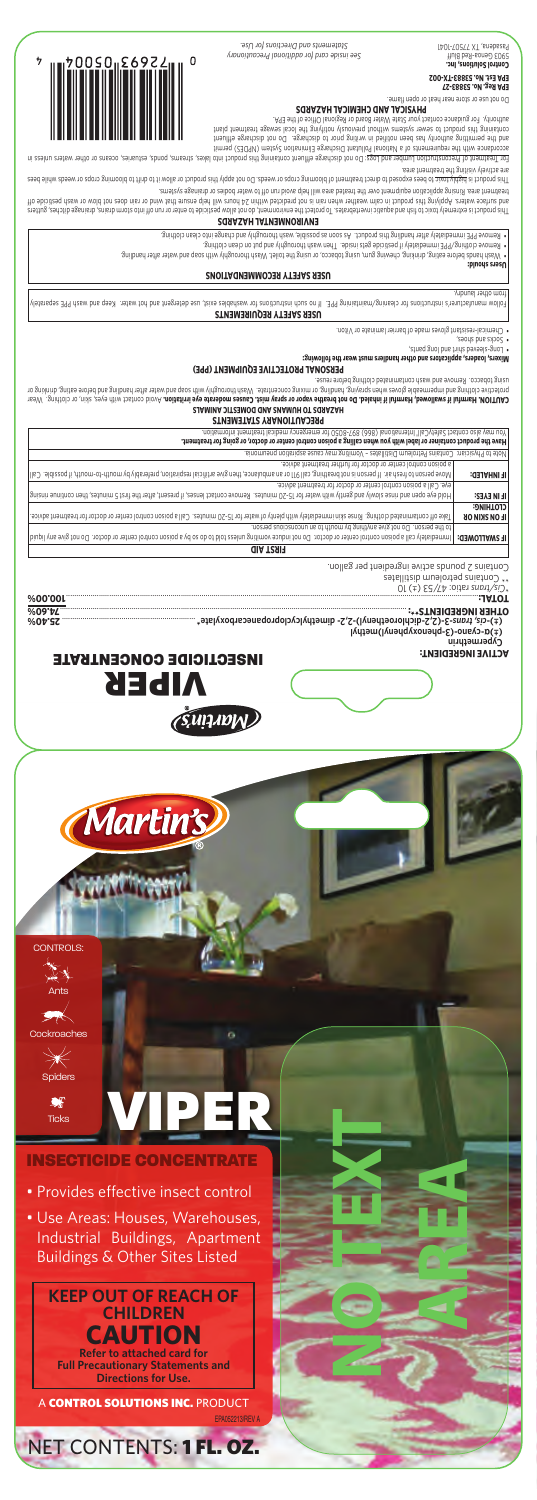## **DIRECTIONS FOR USE**

It is a violation of Hederal and to use this product in a manner inconsistent with its labeling<br>for residual pest control in and on buildings and structures and their immediate<br>surroundings and on modes of transport. Perm

Do not apply this product in a way that will contact any person or pet, either directly or through drift. Keep people and pets out of the area druing application. Exit area formediately and remain outside the treated area

Do not use this product with initial<br>and the product with initial conducts of the interaction of the standard<br>and the maximum application rate on lawns and other turfgrass is 0.44 lbs<br>ai/acre (28 fl oz VIPER INSECTICIDE CO

Do not use in aircraft cabins.<br>To not use water-based sprays in conduits, motor housings, junction boxes, switch<br>boxes, or other electrical equipment because of possible shock hazard.<br>VIPER INSECTICIDE CONCENTRATE is inten

| <b>Pests</b>                                                                                                                                                                                                                                                                                 | Concentration<br>of Active Ingredient | <b>Dilution</b><br>Rate                   |
|----------------------------------------------------------------------------------------------------------------------------------------------------------------------------------------------------------------------------------------------------------------------------------------------|---------------------------------------|-------------------------------------------|
| Ants<br>Firebrats<br>Boxelder Bugs<br>Fleas <sup>2</sup><br>Centipedes<br>Flies <sup>1</sup><br>Chiggers <sup>2,3</sup><br>Millipedes<br>Cockroaches<br>Mosquitoes <sup>2</sup><br>(Maintenance)<br>Pillbugs<br>Crickets<br>Silverfish<br>Earwigs<br>Sowbŭgs<br>Elm Leaf Beetle <sup>3</sup> | 0.1%                                  | 1/2 fl. oz. (1 tbsp.) per 1<br>gal. water |
| Bees<br><b>Ticks</b><br>Cockroaches<br>Wasps<br>(Clean-out) Wood<br>Infesting<br>Scorpions<br>Beetles<br>Spiders                                                                                                                                                                             | 0.2%                                  | 1 fl.oz.(2 tbsp.)per 1<br>gal.water       |
| <sup>1</sup> Not for indoor use in California for fly control.<br><sup>2</sup> Outdoor use only.                                                                                                                                                                                             |                                       |                                           |
| <sup>3</sup> Not approved for use in California.                                                                                                                                                                                                                                             |                                       |                                           |

Ireatment to soil or vegetation around structures;<br>Applications to lawns, turf, and other vegetation;

Application to building toundations, up to a maximum height of 3 teet.<br>Application to building foundations, all outdoor applications to impervious<br>surfaces such as sidewalks, driveways, patios, porches, and structural surf

Do not make applications during rain. NOT FOR SUBTERRENAN TERMITE CONTROL.

**Treatment of Preconstruction Lumber and Logs\*:**<br>PRE-CONSTRUCTION TREATMENT: DO NOT APPLY AT A LOWER DOSAGE AND/<br>OR CONCENTRATION THAN SPECIFIED ON THIS LABEL FOR APPLICATIONS PRIOR<br>TO INSTALLATION OF THE FINISHED GRADE

**TABLE 1**

| .<br><b>Treatment Solution Specifications</b>                                                                                                                                          |                                                                           |                                                              |
|----------------------------------------------------------------------------------------------------------------------------------------------------------------------------------------|---------------------------------------------------------------------------|--------------------------------------------------------------|
| Pests                                                                                                                                                                                  | <b>Concentration of</b><br><b>VIPER INSECTICIDE</b><br><b>CONCENTRATE</b> | <b>Dilution</b><br>Rate                                      |
| Wood infesting<br>insects such as:<br>Termites, Carpenter<br>Ants. Wood-boring<br>beetles including<br>l Powder Post<br>Beetles, old House<br>Borers, Ambrosia<br>Beetles, and others. | 0.25%<br>0.5%                                                             | 1:400 (2 1/2 gal per<br>1,000)<br>1:200 (5 gal per<br>1.000) |

The the approved for use in California.<br>The theoretocom cost in California.<br>To protect unseasoned lumber and logs from wood-destroying insects, such as<br>To protect unseasoned lumber and logs from wood-destroying insects, an

For pressure treatments, the wood should be placed in the treatment chamber, the<br>VIPER INSECTICIDE CONCENTRATE solution added, and the system pressurized<br>up to 250 psi for up to 1 hour, depending on the density and type of

For brush treatments, all parts of wood surfaces should be throughly treated.<br>**Note:** Do not use water-based sprays of VIPER INSECTICIDE CONCENTRATE in<br>conduits, motor housings, junction boxes, switch boxes, or other elect

**Cockroaches, Spiders, Crickets, Scorpions, Silverfish, Ticks, and Firebrats:** Apply<br>as a coares, low-pressure spray to areas where these pests hide, such as baseboards,<br>corners, storage areas, closels, around water pipes,

**Ants:** Apply to any trails, around doors and windows, and similar areas where ants may be found. Refer to "BARRIER TREATMENT" directions to prevent infestation;

also see "OUTSIDE SURFACES AND ARCOUND BUILDINGS."<br>Wasps and Bees Application to nears should be made late in evening when insects<br>are at rest. Thoroughly spray nest and entrance and surrounding areas where insects<br>alight;

**NOTEST THE SERVER SERVER THE SPACE SCRIPTION AND STATE STATE ORDER THANGES TO THE STAR AND TO WALK AND THE SPARNIFR THANGES THANGES THANGES THANGES THANGES THANGES THANGES THANGES THANGES THANGES THANGES THANGES THANGES T** where uses pessent and other where the secured stated and other first constant and the residential build<br>**AREA**<br>**AREA** SI as a secured and the secured stated and the secured stated and and and and secured stated and secure Which serve as harborage sites. Apply as a coarse spay to the point of drip; also see<br>
"OUTSIDE SURFACES AND AROUND BUILDINGS."<br> **Control of Wood Infesting Beetles:** To control wood infesting insects, such as<br>
powderpost b

**Nonrood/Feed Areas:** VIPER INSECTICIDE CONCENTRATE using a use as a simulate may be used as a where insects hide or through which insects may enter should be treated. Examples of nonfood/feed areas. Similar areas where in





**Termite control:** The treated site must be covered prior to a rain event in order to

prevent run-oft of the pesticide into non-target areas.<br>The application to the pesticide into non-target areas.<br>The application the above requirement to the contractor on site and to the person commissioning the<br>applicatio

Do not make on-grade applications when sustained wind speeds are above 10 mph (at application site) at nozzle end height.

**STORAGE AND DISPOSAL**<br>Do not contaminate water, food or feed by stonge and **Spill Procedures:** Store upright at room temperature. Avoid exposure to<br>extreme temperatures. In case of spillage or leakages, soak up with an ab

**Container Disposal:**<br> **Container Disposal:**<br> **Container Disposal:**<br> **Container Disposal:**<br> **Containers equal to or less than 5 Gallons:** Nonrefillable container. Do not<br>
reuse or refill this container, Clean container pro

## **LIMITATION OF WARRANTY AND LIABILITY**

Read the entire direction for use, conditions of warranties and limitations of liability before<br>using this product. If terms are not acceptable, return the unopened product container<br>at once. By using this product, user or

**CONDITIONS:** The interctions for use of this product ear believed to be adequate and must<br>be followed carefully. However, it is impossible to eliminate all risk associated with the use<br>of this product. Crop injury, ineffe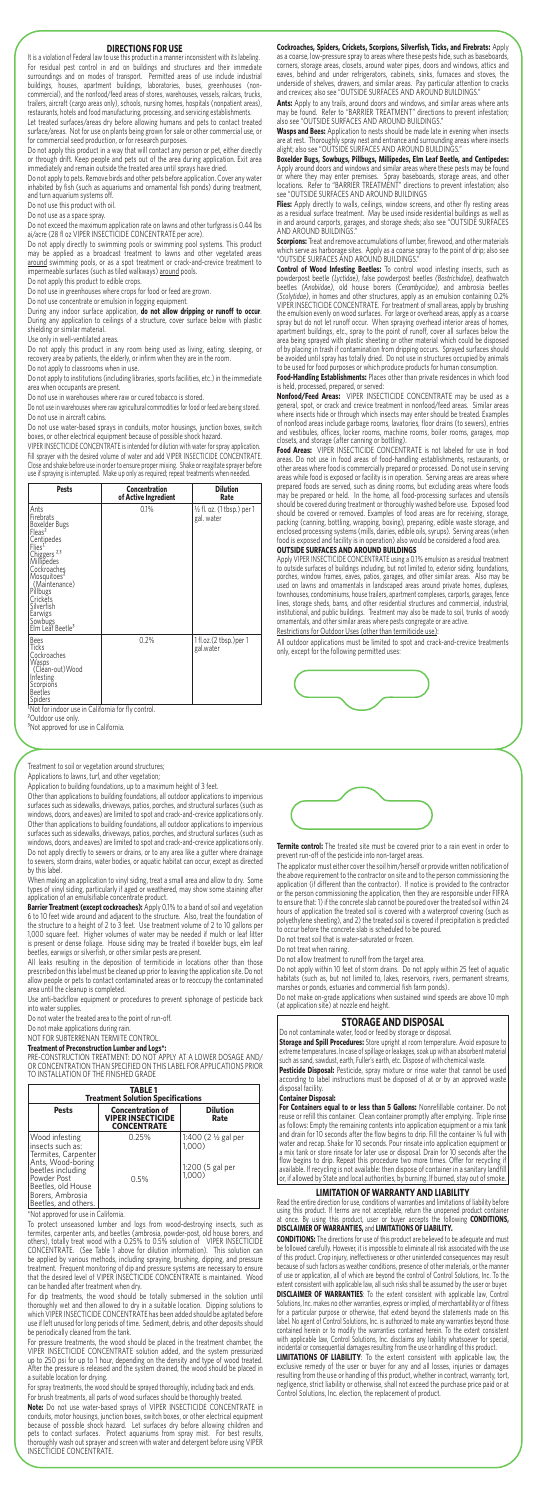VIPER

## INSECTICIDE CONCENTRATE

- Provides Effective Insect Control
- Use Areas: Houses, Warehouses, Industrial Buildings, Apartment Buildings & Other Sites Listed

## **KEEP OUT OF REACH OF CHILDREN CAUTION Refer to attached card for Full Precautionary**

**Statements and Directions for Use.**

**A CONTROL SOLUTIONS INC. PRODUCT** 







 $\overline{\phantom{a}}$ 

| <b>GIA TRAIT</b>                                                                                                                                                                                                                       |                                          |
|----------------------------------------------------------------------------------------------------------------------------------------------------------------------------------------------------------------------------------------|------------------------------------------|
| any liquid to the person. Do not give anything by mouth to an unconscious person.<br>Immediately call a poison control center or doctor. Do not induce vomiting unless told to do so by a poison control center or doctor. Do not give | <b>IF SWALLOWED:</b>                     |
| soivbs tnemtset<br>Take off contaminated cloththos ratio is a serial of the plenty of water for 15-20 minutes. Call a poison control center or doctor for                                                                              | <b>CFOLHING:</b><br><b>IF ON SKIN OR</b> |
| eontinue rinsing eye. Call a poison control center or doctor for treatment advice.<br>Hold eye open and rinse slowly and gently whih water for 15-20 minutes. Remove contact lenses if present, athe first 5 minutes, then             | IF IN EYES:                              |
| possible. Call a poison control center or doctor for further treatment advice.<br>Move person to fresh air. If person as or breathing, call 91 or an ambulance, then give artificial respiration, contected by dy mouth, if it         | <b>IF INHALED:</b>                       |
| Note to Physician: Contains Petroleum Distillates - Vomiting may cause aspiration pneumonia.                                                                                                                                           |                                          |

gnirlob svibororq nsvV . gnirlob 10 ,nixl. ,гэүе fliw bstnoo biovA **.noistimi eye astabom eaus.D alim ystra radas or oqsv arksord box od .beladi it idmnsH ,bewollswa it iumshH ,MOITUAD<br>Idsw bns svonaß .obsdot gnizu to gnik** contaminated clothing before reuse. **PERSONAL PROTECTIVE EQUIPMENT (PPE) Mixers, loaders, applicators and other handlers must wear the following:**

## • Long-sleeved shirt and long pants,

**Have the product container or label with you when calling a poison control center or doctor, or going for treatment.** 

You may also contact SafetyCall® International (866) 897-808 for emergency medical treatment information.

• Wash have physical and a file of the Section of Section of the Section of the Section of the Section of the Section of the Section of the Section of the Section of the Section of the Section of the Section of the Sectio

**PRECAUTIONARY STATEMENTS HAZARDS TO HUMANS AND DOMESTIC ANIMALS**

• Socks and shoes, Chemical-resistant gloves made of barrier laminate or Viton. •

**USER SAFETY REQUIREMENTS** Follow manufacturer's instructions of cleaning/maintains for was passed and the exist, use detergent and hot wash PPE separate in the separately the separately determined and the separate in the separate in the separate in from other laundry.

## **USER SAFETY RECOMMENDATIONS**

**Users should:**

**ENVIRONMENTAL HAZARDS**

This product is a stating astrong a submost a metaboral construction and metaborate into a mand into a stating a changer into a stating a changer into a stating a changer and stating a changer and stating a changer and sta

tlevitos ars easd alidw absow to aqoro ganimoold of thib of thi wolls to thobrod aid tydqs for od alsow to aqoro gnimoold to framisent to his beeqxe assed of <u>oixot yidaid</u> ai fouborg aidT

visiting the treatment area.



in writing prior to discharge. Do not discharge effluent containing this product to sewer systems without previously notifying the local

sewage treatment plant authority. For guidance contact your State Water Board or Regional Office of the EPA.

**PHYSICAL AND CHEMICAL HAZARDS**

Do not use or store near heat or open flame.

## **ACTIVE INGREDIENT:**

**Cypermethrin -cyano-(3-phenoxyphenyl)methyl <sup>α</sup> (±)**

| %00'00L | :1ATOT                                                                                                                                                |
|---------|-------------------------------------------------------------------------------------------------------------------------------------------------------|
| %09'tZ  | OTHER INGREDIENTS**:                                                                                                                                  |
| %0Þ'SZ  | $\pm$ )-cis, trans-3-(2,2-dichloroethenyl)-2,2- dimethylcyclopropanecarboxylate<br>. Conserved Conservation and the second terms of the second to the |

| $\frac{1}{2}$ Contains petroleum distillates      |
|---------------------------------------------------|
| $01 \left( \pm \right)$ EG/TA :oits is enort/siJ* |
| <u>:1ATOT</u><br>%00.00L                          |



*See inside card for additional Precautionary Statements and Directions for Use.*

EPA052213/REV A

# NET CONTENTS: 4 FL. OZ.